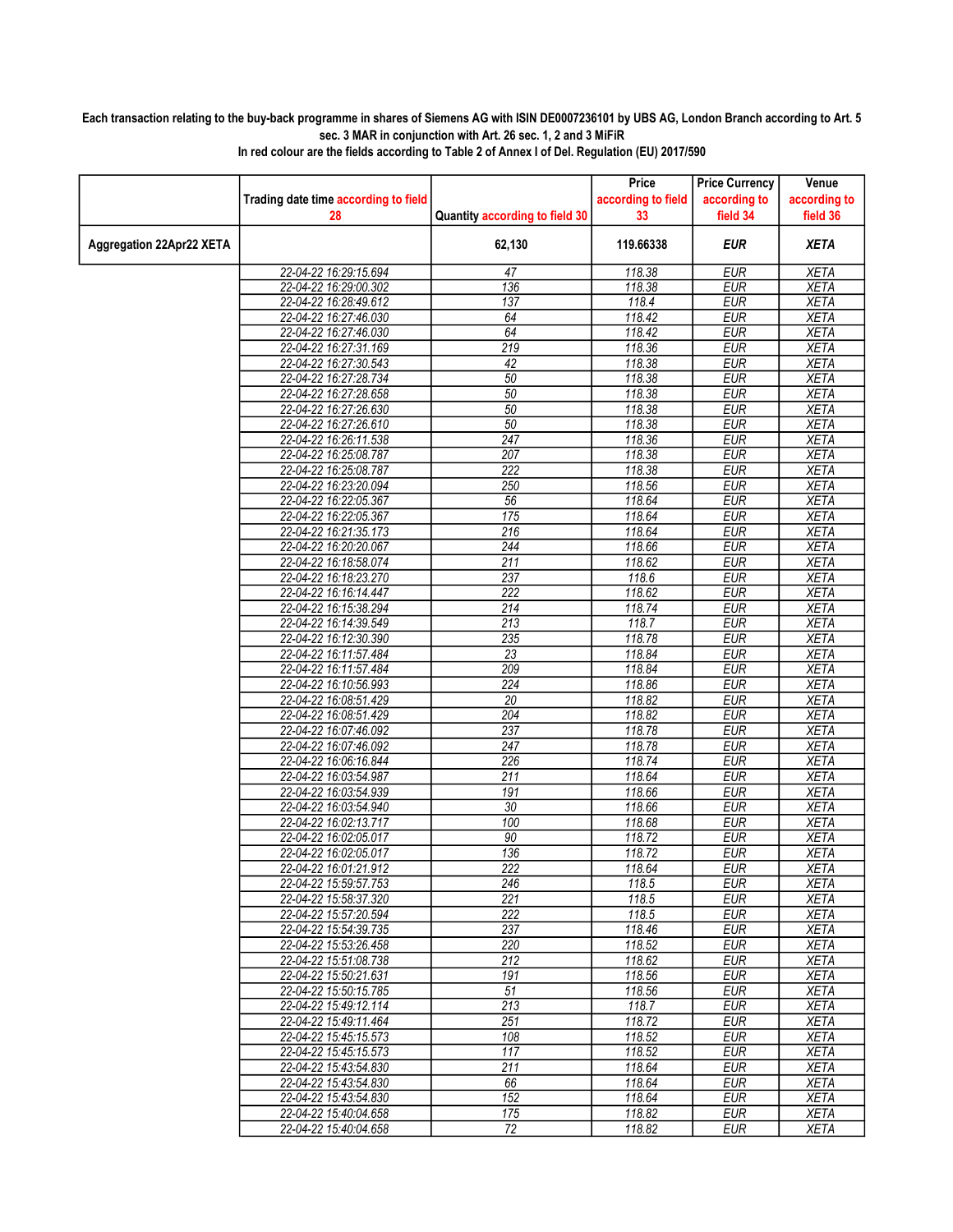| 22-04-22 15:39:05.522                          | 250              | 118.9            | <b>EUR</b>               | <b>XETA</b>                |
|------------------------------------------------|------------------|------------------|--------------------------|----------------------------|
| 22-04-22 15:37:01.738                          | 244              | 118.94           | <b>EUR</b>               | <b>XETA</b>                |
|                                                |                  |                  |                          |                            |
| 22-04-22 15:34:24.063                          | 253              | 118.7            | <b>EUR</b>               | <b>XETA</b>                |
| 22-04-22 15:34:19.938                          | 116              | 118.72           | <b>EUR</b>               | <b>XETA</b>                |
| 22-04-22 15:34:19.938                          | $\overline{133}$ | 118.72           | <b>EUR</b>               | <b>XETA</b>                |
| 22-04-22 15:30:58.048                          | 53               | 118.66           | <b>EUR</b>               | <b>XETA</b>                |
| 22-04-22 15:30:58.048                          | 173              | 118.66           | <b>EUR</b>               | <b>XETA</b>                |
|                                                |                  |                  |                          |                            |
| 22-04-22 15:30:58.048                          | 247              | 118.66           | <b>EUR</b>               | <b>XETA</b>                |
| 22-04-22 15:27:57.223                          | 210              | 118.64           | <b>EUR</b>               | <b>XETA</b>                |
| 22-04-22 15:25:31.609                          | 233              | 118.64           | <b>EUR</b>               | <b>XETA</b>                |
| 22-04-22 15:24:59.672                          | 242              | 118.72           | <b>EUR</b>               | <b>XETA</b>                |
| 22-04-22 15:21:23.299                          | 241              | 118.52           | <b>EUR</b>               | <b>XETA</b>                |
|                                                |                  |                  |                          |                            |
| 22-04-22 15:21:23.282                          | 250              | 118.52           | <b>EUR</b>               | <b>XETA</b>                |
| 22-04-22 15:18:33.439                          | 243              | 118.88           | <b>EUR</b>               | <b>XETA</b>                |
| 22-04-22 15:17:15.678                          | 125              | 119.04           | <b>EUR</b>               | <b>XETA</b>                |
| 22-04-22 15:17:15.678                          | 127              | 119.04           | <b>EUR</b>               | <b>XETA</b>                |
|                                                |                  |                  |                          |                            |
| 22-04-22 15:15:53.505                          | 169              | 119.1            | <b>EUR</b>               | <b>XETA</b>                |
| 22-04-22 15:15:53.505                          | 72               | 119.1            | <b>EUR</b>               | <b>XETA</b>                |
| 22-04-22 15:13:52.195                          | 214              | 119.34           | <b>EUR</b>               | <b>XETA</b>                |
| 22-04-22 15:13:51.765                          | 26               | 119.34           | <b>EUR</b>               | <b>XETA</b>                |
| 22-04-22 15:13:13.352                          | 227              | 119.38           | <b>EUR</b>               |                            |
|                                                |                  |                  |                          | <b>XETA</b>                |
| 22-04-22 15:10:01.726                          | $\overline{c}$   | 119.48           | <b>EUR</b>               | <b>XETA</b>                |
| 22-04-22 15:09:54.402                          | 239              | 119.48           | <b>EUR</b>               | <b>XETA</b>                |
| 22-04-22 15:09:54.402                          | 235              | 119.48           | <b>EUR</b>               | <b>XETA</b>                |
| 22-04-22 15:06:33.507                          | 146              | 119.66           | <b>EUR</b>               | <b>XETA</b>                |
| 22-04-22 15:06:33.507                          |                  |                  |                          |                            |
|                                                | 33               | 119.66           | <b>EUR</b>               | <b>XETA</b>                |
| 22-04-22 15:06:33.507                          | 55               | 119.66           | <b>EUR</b>               | <b>XETA</b>                |
| 22-04-22 15:06:33.492                          | 206              | 119.66           | <b>EUR</b>               | <b>XETA</b>                |
| 22-04-22 15:03:32.557                          | 244              | 119.26           | <b>EUR</b>               | <b>XETA</b>                |
| 22-04-22 15:01:25.082                          | 219              | 119.32           | <b>EUR</b>               | <b>XETA</b>                |
|                                                |                  |                  |                          |                            |
| 22-04-22 15:01:25.082                          | 233              | 119.32           | <b>EUR</b>               | <b>XETA</b>                |
| 22-04-22 14:59:09.451                          | 139              | 118.98           | <b>EUR</b>               | <b>XETA</b>                |
| 22-04-22 14:59:09.451                          | 92               | 118.98           | <b>EUR</b>               | <b>XETA</b>                |
| 22-04-22 14:57:39.244                          | 205              | 118.94           | <b>EUR</b>               | <b>XETA</b>                |
| 22-04-22 14:57:39.244                          | 103              | 118.94           | <b>EUR</b>               | <b>XETA</b>                |
|                                                |                  |                  |                          |                            |
| 22-04-22 14:57:39.244                          | 144              | 118.94           | <b>EUR</b>               | <b>XETA</b>                |
| 22-04-22 14:54:18.847                          | 229              | 118.94           | <b>EUR</b>               | <b>XETA</b>                |
| 22-04-22 14:53:26.892                          | 157              | 119              | <b>EUR</b>               | <b>XETA</b>                |
| 22-04-22 14:53:26.892                          | 24               | 119              | <b>EUR</b>               | <b>XETA</b>                |
| 22-04-22 14:53:26.892                          | 41               | 119              | <b>EUR</b>               | <b>XETA</b>                |
|                                                |                  |                  |                          |                            |
| 22-04-22 14:51:07.510                          | 215              | 118.96           | <b>EUR</b>               | <b>XETA</b>                |
| 22-04-22 14:50:11.679                          | 225              | 119.02           | <b>EUR</b>               | <b>XETA</b>                |
| 22-04-22 14:48:44 266                          | 211              | 118.96           | <b>EUR</b>               | <b>XETA</b>                |
| 22-04-22 14:46:08.289                          | 216              | 118.92           | <b>EUR</b>               | <b>XETA</b>                |
| 22-04-22 14:45:59.590                          | 85               | 118.96           | <b>EUR</b>               | <b>XETA</b>                |
|                                                |                  |                  |                          |                            |
| 22-04-22 14:45:59.590                          | 148              | 118.96           | <b>EUR</b>               | <b>XETA</b>                |
| 22-04-22 14:44:08.259                          | 233              | 118.78           | <b>EUR</b>               | <b>XETA</b>                |
| 22-04-22 14:42:46.899                          | 99               | 118.9            | <b>EUR</b>               | <b>XETA</b>                |
| 22-04-22 14:42:46.880                          | 176              | 118.9            | <b>EUR</b>               | <b>XETA</b>                |
| 22-04-22 14:42:46.880                          | 49               | 118.9            | <b>EUR</b>               | <b>XETA</b>                |
|                                                |                  |                  |                          |                            |
| 22-04-22 14:39:54.046                          | 255              | 119.1            | <b>EUR</b>               | <b>XETA</b>                |
| 22-04-22 14:38:32.119                          | 214              | 119.32           | <b>EUR</b>               | <b>XETA</b>                |
| 22-04-22 14:37:59.289                          | 130              | 119.38           | <b>EUR</b>               | <b>XETA</b>                |
| 22-04-22 14:37:59.289                          | 87               | 119.38           | <b>EUR</b>               | <b>XETA</b>                |
| 22-04-22 14:35:03.201                          | 253              | 119.64           | <b>EUR</b>               | <b>XETA</b>                |
|                                                |                  |                  |                          |                            |
| 22-04-22 14:35:03.201                          | 228              | 119.64           | <b>EUR</b>               | <b>XETA</b>                |
| 22-04-22 14:33:37.896                          | 242              | 119.76           | <b>EUR</b>               | <b>XETA</b>                |
| 22-04-22 14:32:18.797                          | 101              | 119.66           | <b>EUR</b>               | <b>XETA</b>                |
| 22-04-22 14:32:18.797                          |                  |                  | <b>EUR</b>               | <b>XETA</b>                |
|                                                |                  |                  |                          |                            |
|                                                | 108              | 119.66           |                          |                            |
| 22-04-22 14:31:07.323                          | 116              | 119.72           | <b>EUR</b>               | <b>XETA</b>                |
| 22-04-22 14:31:07.323<br>22-04-22 14:31:07.319 | 78<br>53         | 119.72<br>119.72 | <b>EUR</b><br><b>EUR</b> | <b>XETA</b><br><b>XETA</b> |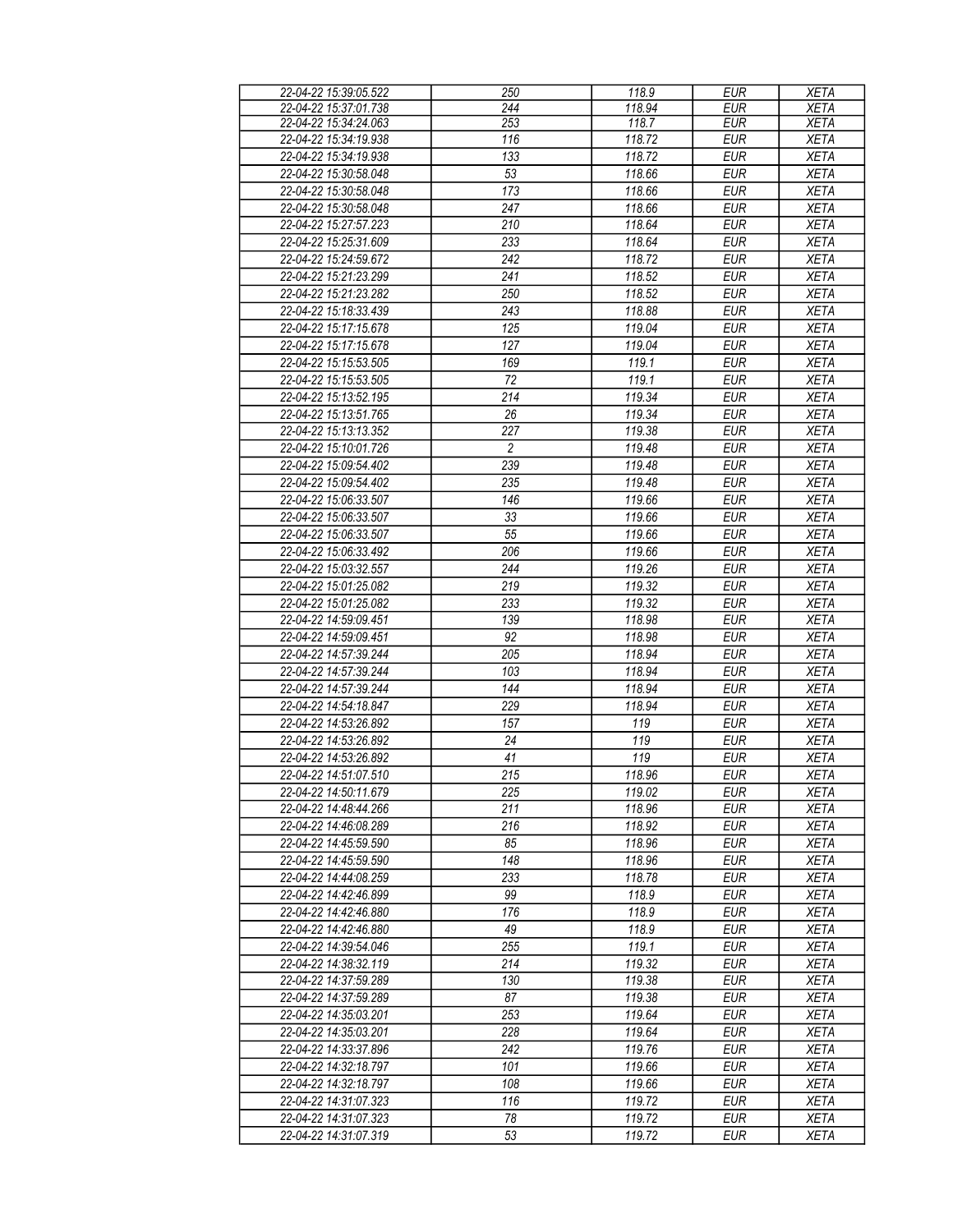| 22-04-22 14:30:16.113 | 212            | 119.66 | <b>EUR</b>               | <b>XETA</b> |
|-----------------------|----------------|--------|--------------------------|-------------|
| 22-04-22 14:26:59.164 | 225            | 119.58 | <b>EUR</b>               | <b>XETA</b> |
| 22-04-22 14:24:43.734 | 222            | 119.52 | <b>EUR</b>               | <b>XETA</b> |
| 22-04-22 14:22:46.619 | 244            | 119.4  | <b>EUR</b>               | <b>XETA</b> |
| 22-04-22 14:17:52.762 | 122            | 119.44 | <b>EUR</b>               | <b>XETA</b> |
| 22-04-22 14:17:52.761 | 130            | 119.44 | <b>EUR</b>               | <b>XETA</b> |
| 22-04-22 14:17:52.762 | 243            | 119.44 | <b>EUR</b>               | <b>XETA</b> |
| 22-04-22 14:13:11.521 | 118            | 119.38 | <b>EUR</b>               | <b>XETA</b> |
| 22-04-22 14:13:11.521 | 132            | 119.38 | <b>EUR</b>               | <b>XETA</b> |
| 22-04-22 14:12:57.887 | $\sqrt{5}$     | 119.38 | <b>EUR</b>               | <b>XETA</b> |
| 22-04-22 14:12:04.614 | 241            | 119.32 | <b>EUR</b>               | <b>XETA</b> |
| 22-04-22 14:07:34.552 | 91             | 119.44 | <b>EUR</b>               | <b>XETA</b> |
| 22-04-22 14:07:34.552 | 164            | 119.44 | <b>EUR</b>               | <b>XETA</b> |
| 22-04-22 14:06:19.553 | 216            | 119.48 | <b>EUR</b>               | <b>XETA</b> |
| 22-04-22 14:04:30.096 | 222            | 119.62 | <b>EUR</b>               | <b>XETA</b> |
| 22-04-22 14:00:53.945 | 249            | 119.62 | <b>EUR</b>               | <b>XETA</b> |
| 22-04-22 14:00:53.945 | 246            | 119.62 | <b>EUR</b>               | <b>XETA</b> |
| 22-04-22 13:55:58.304 | 251            | 119.36 | <b>EUR</b>               | <b>XETA</b> |
| 22-04-22 13:55:58.304 | 234            | 119.36 | <b>EUR</b>               | <b>XETA</b> |
| 22-04-22 13:51:51.781 | 254            | 119.26 | <b>EUR</b>               | <b>XETA</b> |
| 22-04-22 13:49:54.832 | 206            | 119.26 | <b>EUR</b>               | <b>XETA</b> |
| 22-04-22 13:49:54.675 | 46             | 119.26 | <b>EUR</b>               | <b>XETA</b> |
| 22-04-22 13:47:31.168 | 247            | 119.52 | <b>EUR</b>               | <b>XETA</b> |
| 22-04-22 13:45:20.059 | 18             | 119.62 | <b>EUR</b>               | <b>XETA</b> |
| 22-04-22 13:45:20.052 |                |        |                          |             |
|                       | 201            | 119.62 | <b>EUR</b><br><b>EUR</b> | <b>XETA</b> |
| 22-04-22 13:45:20.830 | 219            | 119.6  |                          | <b>XETA</b> |
| 22-04-22 13:40:49.064 | 219<br>104     | 119.66 | <b>EUR</b>               | <b>XETA</b> |
| 22-04-22 13:38:46.290 |                | 119.74 | <b>EUR</b>               | <b>XETA</b> |
| 22-04-22 13:38:46.290 | 129            | 119.74 | <b>EUR</b>               | <b>XETA</b> |
| 22-04-22 13:37:22.079 | 229            | 119.76 | <b>EUR</b>               | <b>XETA</b> |
| 22-04-22 13:33:52.075 | 207            | 119.74 | <b>EUR</b>               | <b>XETA</b> |
| 22-04-22 13:33:26.799 | 173            | 119.76 | <b>EUR</b>               | <b>XETA</b> |
| 22-04-22 13:33:26.799 | 48             | 119.76 | <b>EUR</b>               | <b>XETA</b> |
| 22-04-22 13:31:28.324 | 215            | 119.78 | <b>EUR</b>               | <b>XETA</b> |
| 22-04-22 13:28:14.278 | 14             | 119.82 | <b>EUR</b>               | <b>XETA</b> |
| 22-04-22 13:28:14.278 | 226            | 119.82 | <b>EUR</b>               | <b>XETA</b> |
| 22-04-22 13:28:14.278 | 242            | 119.82 | <b>EUR</b>               | <b>XETA</b> |
| 22-04-22 13:24:36.641 | 53             | 119.62 | <b>EUR</b>               | <b>XETA</b> |
| 22-04-22 13:24:36.641 | 156            | 119.62 | <b>EUR</b>               | <b>XETA</b> |
| 22-04-22 13:21:05.991 | 208            | 119.66 | <b>EUR</b>               | <b>XETA</b> |
| 22-04-22 13:21:05.991 | 252            | 119.66 | EUR                      | <b>XETA</b> |
| 22-04-22 13:16:01.746 | 213            | 119.56 | <b>EUR</b>               | <b>XETA</b> |
| 22-04-22 13:14:18.818 | 233            | 119.58 | <b>EUR</b>               | <b>XETA</b> |
| 22-04-22 13:12:30.712 | 215            | 119.62 | <b>EUR</b>               | <b>XETA</b> |
| 22-04-22 13:07:49.782 | 228            | 119.76 | <b>EUR</b>               | <b>XETA</b> |
| 22-04-22 13:05:48.683 | 208            | 119.72 | <b>EUR</b>               | <b>XETA</b> |
| 22-04-22 13:02:27.896 | 245            | 119.7  | <b>EUR</b>               | <b>XETA</b> |
| 22-04-22 13:02:27.896 | $\mathfrak{Z}$ | 119.7  | <b>EUR</b>               | <b>XETA</b> |
| 22-04-22 13:00:56.066 | 207            | 119.62 | <b>EUR</b>               | <b>XETA</b> |
| 22-04-22 12:57:40.718 | 223            | 119.54 | <b>EUR</b>               | <b>XETA</b> |
| 22-04-22 12:54:32.814 | 139            | 119.66 | <b>EUR</b>               | <b>XETA</b> |
| 22-04-22 12:54:32.814 | 70             | 119.66 | <b>EUR</b>               | <b>XETA</b> |
| 22-04-22 12:54:32.814 | 235            | 119.66 | <b>EUR</b>               | <b>XETA</b> |
| 22-04-22 12:48:50.170 | 137            | 119.54 | <b>EUR</b>               | <b>XETA</b> |
| 22-04-22 12:48:50.170 | 77             | 119.54 | <b>EUR</b>               | <b>XETA</b> |
| 22-04-22 12:47:02.352 | 35             | 119.6  | <b>EUR</b>               | <b>XETA</b> |
| 22-04-22 12:46:46.186 | 206            | 119.6  | <b>EUR</b>               | <b>XETA</b> |
| 22-04-22 12:46:46.186 | 194            | 119.6  | <b>EUR</b>               | <b>XETA</b> |
| 22-04-22 12:40:21.082 | 62             | 119.64 | <b>EUR</b>               | <b>XETA</b> |
| 22-04-22 12:40:21.082 | 151            | 119.64 | <b>EUR</b>               | <b>XETA</b> |
| 22-04-22 12:37:53.356 | 236            | 119.62 | <b>EUR</b>               | <b>XETA</b> |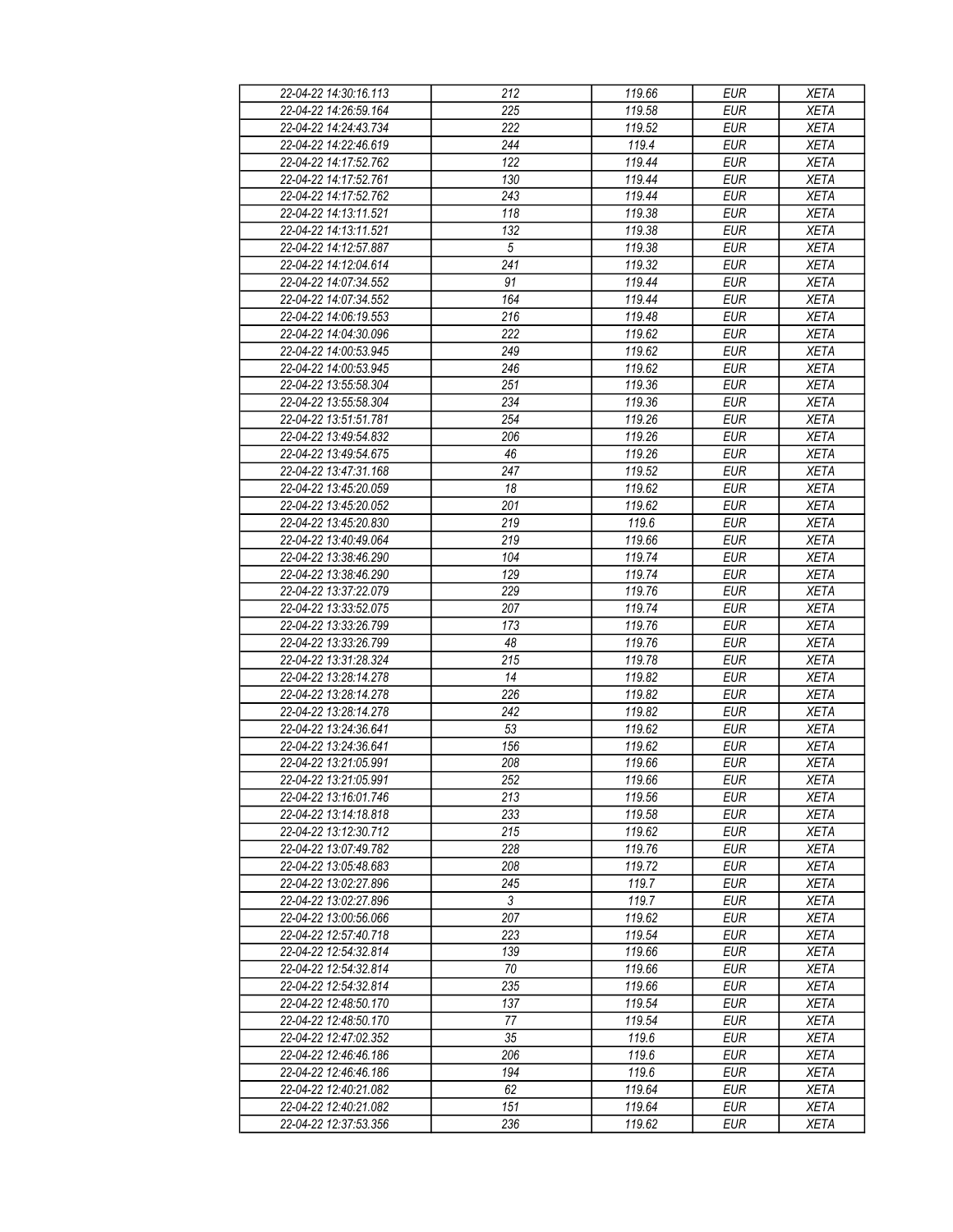| 22-04-22 12:35:48.610                          | 229              | 119.62 | <b>EUR</b>               | <b>XETA</b> |
|------------------------------------------------|------------------|--------|--------------------------|-------------|
| 22-04-22 12:31:21.856                          | 247              | 119.76 | <b>EUR</b>               | <b>XETA</b> |
| 22-04-22 12:30:21.512                          | 250              | 119.7  | <b>EUR</b>               | <b>XETA</b> |
| 22-04-22 12:27:35.287                          | 186              | 119.68 | <b>EUR</b>               | <b>XETA</b> |
| 22-04-22 12:27:05.157                          | 20               | 119.68 | <b>EUR</b>               | <b>XETA</b> |
| 22-04-22 12:25:05.311                          | 220              | 119.7  | <b>EUR</b>               | <b>XETA</b> |
| 22-04-22 12:21:03.531                          | 110              | 119.7  | <b>EUR</b>               | <b>XETA</b> |
| 22-04-22 12:21:03.530                          | 110              | 119.7  | <b>EUR</b>               | <b>XETA</b> |
| 22-04-22 12:17:45.214                          | 114              | 119.7  | <b>EUR</b>               | <b>XETA</b> |
| 22-04-22 12:17:45.214                          | 98               | 119.7  | <b>EUR</b>               | <b>XETA</b> |
| 22-04-22 12:17:45.214                          | 220              | 119.7  | <b>EUR</b>               | <b>XETA</b> |
| 22-04-22 12:10:00.389                          | 231              | 119.56 | <b>EUR</b>               | <b>XETA</b> |
| 22-04-22 12:08:25.269                          | 97               | 119.66 | <b>EUR</b>               | <b>XETA</b> |
| 22-04-22 12:08:25.269                          | 143              | 119.66 | <b>EUR</b>               | <b>XETA</b> |
| 22-04-22 12:08:25.301                          | 208              | 119.64 | <b>EUR</b>               | <b>XETA</b> |
| 22-04-22 12:05:44.091                          | 208              | 119.68 | <b>EUR</b>               | <b>XETA</b> |
| 22-04-22 12:05:44.091                          | $\overline{21}$  | 119.68 | <b>EUR</b>               | <b>XETA</b> |
| 22-04-22 12:04:14.529                          | 40               | 119.62 | <b>EUR</b>               | <b>XETA</b> |
| 22-04-22 12:04:14.522                          | 185              | 119.62 | <b>EUR</b>               | <b>XETA</b> |
|                                                |                  |        |                          |             |
| 22-04-22 12:04:11.457                          | 275              | 119.66 | <b>EUR</b>               | <b>XETA</b> |
| 22-04-22 12:04:11.441<br>22-04-22 12:04:11.441 | 138<br>147       | 119.66 | <b>EUR</b><br><b>EUR</b> | <b>XETA</b> |
|                                                |                  | 119.66 |                          | <b>XETA</b> |
| 22-04-22 12:04:11.441                          | 234              | 119.66 | <b>EUR</b>               | <b>XETA</b> |
| 22-04-22 12:03:19.925                          | 207              | 119.58 | <b>EUR</b>               | <b>XETA</b> |
| 22-04-22 12:03:19.925                          | 206              | 119.58 | <b>EUR</b>               | <b>XETA</b> |
| 22-04-22 12:02:59.718                          | $\overline{251}$ | 119.58 | <b>EUR</b>               | <b>XETA</b> |
| 22-04-22 12:02:51.877                          | 10               | 119.6  | <b>EUR</b>               | <b>XETA</b> |
| 22-04-22 12:02:41.286                          | 274              | 119.52 | <b>EUR</b>               | <b>XETA</b> |
| 22-04-22 12:02:41.286                          | 215              | 119.52 | <b>EUR</b>               | <b>XETA</b> |
| 22-04-22 11:59:44.553                          | 254              | 119.48 | <b>EUR</b>               | <b>XETA</b> |
| 22-04-22 11:57:31.654                          | 72               | 119.36 | <b>EUR</b>               | <b>XETA</b> |
| 22-04-22 11:57:31.654                          | 177              | 119.36 | <b>EUR</b>               | <b>XETA</b> |
| 22-04-22 11:54:49.304                          | 105              | 119.4  | <b>EUR</b>               | <b>XETA</b> |
| 22-04-22 11:54:49.304                          | 132              | 119.4  | <b>EUR</b>               | <b>XETA</b> |
| 22-04-22 11:51:36.788                          | 231              | 119.56 | <b>EUR</b>               | <b>XETA</b> |
| 22-04-22 11:50:09.250                          | 254              | 119.6  | <b>EUR</b>               | <b>XETA</b> |
| 22-04-22 11:47:01.941                          | 224              | 119.6  | <b>EUR</b>               | <b>XETA</b> |
| 22-04-22 11:43:39.826                          | 232              | 119.46 | <b>EUR</b>               | <b>XETA</b> |
| 22-04-22 11:42:10.367                          | 225              | 119.5  | <b>EUR</b>               | <b>XETA</b> |
| 22-04-22 11:37:57.030                          | 84               | 119.28 | <b>EUR</b>               | <b>XETA</b> |
| 22-04-22 11:37:57.030                          | 138              | 119.28 | EUR                      | <b>XETA</b> |
| 22-04-22 11:37:57.030                          | 101              | 119.28 | <b>EUR</b>               | <b>XETA</b> |
| 22-04-22 11:37:52.639                          | 109              | 119.28 | <b>EUR</b>               | <b>XETA</b> |
| 22-04-22 11:36:02.661                          | 77               | 119.24 | <b>EUR</b>               | <b>XETA</b> |
| 22-04-22 11:33:24.839                          | 84               | 119.16 | <b>EUR</b>               | <b>XETA</b> |
| 22-04-22 11:33:24.839                          | 67               | 119.16 | <b>EUR</b>               | <b>XETA</b> |
| 22-04-22 11:33:20.239                          | 55               | 119.16 | <b>EUR</b>               | <b>XETA</b> |
| 22-04-22 11:33:09.947                          | 45               | 119.16 | <b>EUR</b>               | <b>XETA</b> |
| 22-04-22 11:30:53.575                          | 234              | 119.32 | <b>EUR</b>               | <b>XETA</b> |
| 22-04-22 11:29:00.600                          | 206              | 119.18 | <b>EUR</b>               | <b>XETA</b> |
| 22-04-22 11:26:41.728                          | 207              | 119.3  | <b>EUR</b>               | <b>XETA</b> |
| 22-04-22 11:23:35.224                          | 223              | 119.36 | <b>EUR</b>               | <b>XETA</b> |
| 22-04-22 11:22:41.109                          | 253              | 119.36 | <b>EUR</b>               | <b>XETA</b> |
| 22-04-22 11:19:07.015                          | 233              | 119.44 | <b>EUR</b>               | <b>XETA</b> |
| 22-04-22 11:19:07.015                          | 201              | 119.44 | <b>EUR</b>               | <b>XETA</b> |
| 22-04-22 11:19:07.015                          | 16               | 119.44 | <b>EUR</b>               | <b>XETA</b> |
| 22-04-22 11:14:21.305                          | 88               | 119.42 | <b>EUR</b>               | <b>XETA</b> |
| 22-04-22 11:14:21.304                          | 150              | 119.42 | <b>EUR</b>               | <b>XETA</b> |
| 22-04-22 11:12:44.408                          | 240              | 119.44 | <b>EUR</b>               | <b>XETA</b> |
| 22-04-22 11:09:42.433                          | 240              | 119.3  | <b>EUR</b>               | <b>XETA</b> |
| 22-04-22 11:07:07.545                          | 225              | 119.52 | <b>EUR</b>               | <b>XETA</b> |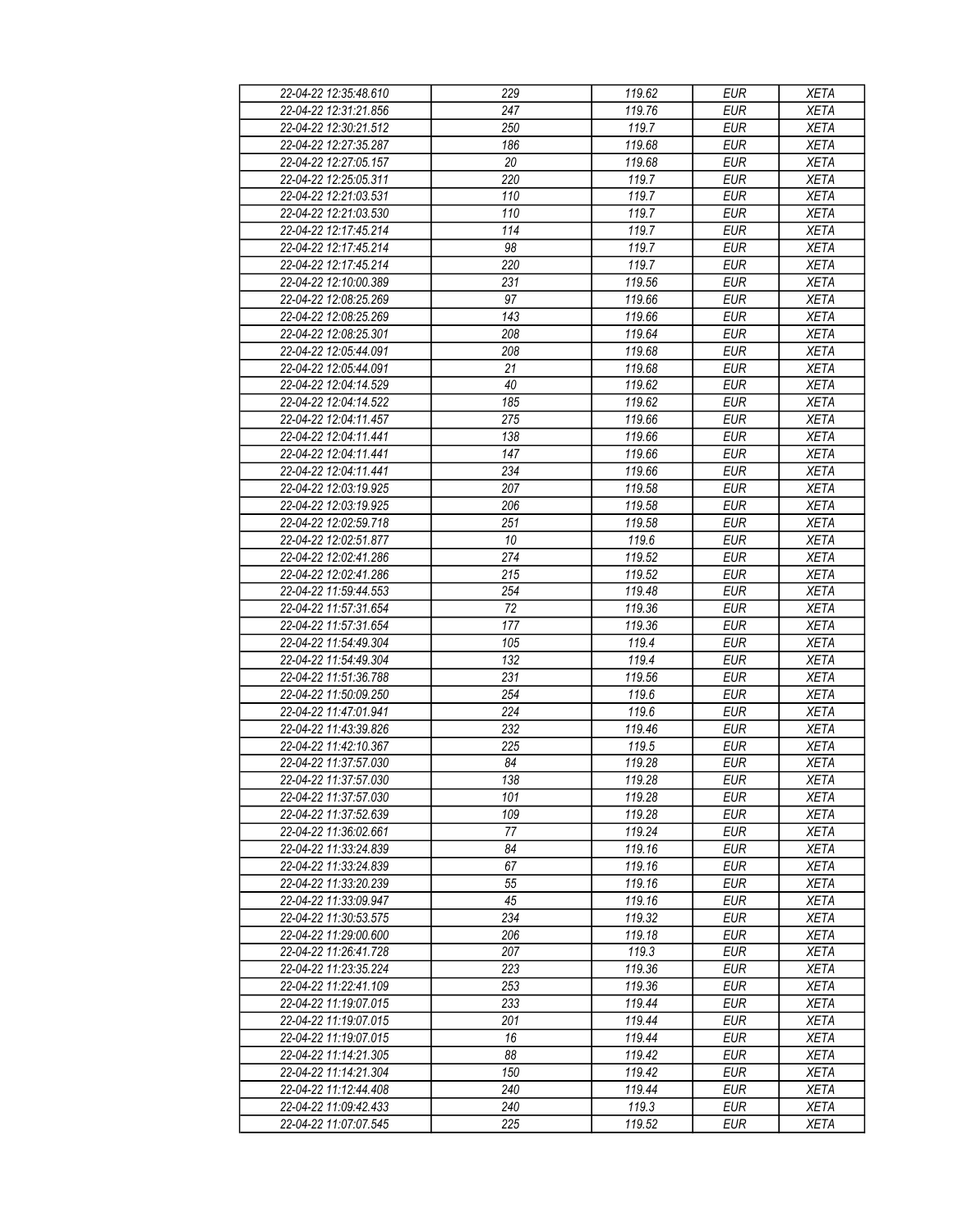| 22-04-22 11:04:11.958 | 231              | 119.5               | <b>EUR</b> | <b>XETA</b> |
|-----------------------|------------------|---------------------|------------|-------------|
| 22-04-22 11:02:02.888 | 254              | 119.4               | <b>EUR</b> | <b>XETA</b> |
| 22-04-22 11:01:03.607 | 177              | 119.36              | <b>EUR</b> | <b>XETA</b> |
| 22-04-22 11:01:03.607 | 71               | 119.36              | <b>EUR</b> | <b>XETA</b> |
| 22-04-22 10:59:38.624 | 206              | 119.3               | <b>EUR</b> | <b>XETA</b> |
| 22-04-22 10:58:45.489 | 212              | 119.32              | <b>EUR</b> | <b>XETA</b> |
| 22-04-22 10:58:45.487 | 10               | 119.32              | <b>EUR</b> | <b>XETA</b> |
|                       | 211              | 119.28              | <b>EUR</b> |             |
| 22-04-22 10:57:42.758 |                  |                     |            | <b>XETA</b> |
| 22-04-22 10:57:42.758 | 13               | 119.28              | <b>EUR</b> | <b>XETA</b> |
| 22-04-22 10:56:13.839 | 245              | 119.32              | <b>EUR</b> | <b>XETA</b> |
| 22-04-22 10:54:53.903 | 232              | 119.44              | <b>EUR</b> | <b>XETA</b> |
| 22-04-22 10:54:27.016 | 251              | 119.54              | <b>EUR</b> | <b>XETA</b> |
| 22-04-22 10:52:59.540 | 187              | 119.6               | <b>EUR</b> | <b>XETA</b> |
| 22-04-22 10:52:59.540 | 50               | 119.6               | <b>EUR</b> | <b>XETA</b> |
| 22-04-22 10:52:24.620 | $\overline{245}$ | 119.6               | <b>EUR</b> | <b>XETA</b> |
| 22-04-22 10:51:13.730 | 173              | 119.8               | <b>EUR</b> | <b>XETA</b> |
| 22-04-22 10:51:13.730 | 75               | 119.8               | <b>EUR</b> | <b>XETA</b> |
| 22-04-22 10:49:57.476 | 234              | 119.98              | <b>EUR</b> | <b>XETA</b> |
| 22-04-22 10:46:34.456 | 204              | 119.92              | <b>EUR</b> | <b>XETA</b> |
| 22-04-22 10:45:31.889 | 215              | 120.02              | <b>EUR</b> | <b>XETA</b> |
| 22-04-22 10:41:18.461 | 242              | 120.1               | <b>EUR</b> | <b>XETA</b> |
| 22-04-22 10:37:46.911 | 207              | 120.12              | <b>EUR</b> | <b>XETA</b> |
| 22-04-22 10:36:07.437 | 231              | 120.22              | <b>EUR</b> | <b>XETA</b> |
| 22-04-22 10:33:42.472 | 218              | 120.24              | <b>EUR</b> | <b>XETA</b> |
| 22-04-22 10:29:34.191 | 151              | 120.28              | <b>EUR</b> | <b>XETA</b> |
| 22-04-22 10:29:34.191 | 74               | 120.28              | <b>EUR</b> | <b>XETA</b> |
| 22-04-22 10:27:50.590 | 51               | 120.24              | <b>EUR</b> | <b>XETA</b> |
| 22-04-22 10:24:05.833 | 139              | 120.38              | <b>EUR</b> | <b>XETA</b> |
| 22-04-22 10:24:05.833 | 109              | 120.38              | <b>EUR</b> | <b>XETA</b> |
| 22-04-22 10:23:59.646 | 216              | 120.4               | <b>EUR</b> | <b>XETA</b> |
| 22-04-22 10:21:40.091 | 59               | 120.52              | <b>EUR</b> | <b>XETA</b> |
| 22-04-22 10:21:40.091 | 96               | 120.52              | <b>EUR</b> | <b>XETA</b> |
| 22-04-22 10:21:40.090 | $\overline{53}$  | 120.52              | <b>EUR</b> | <b>XETA</b> |
| 22-04-22 10:17:18.834 | 214              | 120.58              | <b>EUR</b> | <b>XETA</b> |
| 22-04-22 10:16:30.385 | 232              | 120.54              | <b>EUR</b> | <b>XETA</b> |
| 22-04-22 10:13:01.898 | 215              | 120.52              | <b>EUR</b> | <b>XETA</b> |
|                       |                  | $\overline{120.44}$ |            | <b>XETA</b> |
| 22-04-22 10:08:35.851 | 208              |                     | <b>EUR</b> |             |
| 22-04-22 10:06:32.755 | 189              | 120.64              | <b>EUR</b> | <b>XETA</b> |
| 22-04-22 10:06:32.755 | 33               | 120.64              | <b>EUR</b> | <b>XETA</b> |
| 22-04-22 10:05:19.796 | $\overline{149}$ | 120.48              | <b>EUR</b> | <b>XETA</b> |
| 22-04-22 10:05:19.796 | 85               | 120.48              | EUR        | <b>XETA</b> |
| 22-04-22 10:02:54.834 | 218              | 120.5               | <b>EUR</b> | <b>XETA</b> |
| 22-04-22 09:59:27.479 | 240              | 120.62              | <b>EUR</b> | <b>XETA</b> |
| 22-04-22 09:57:21.309 | $\overline{7}$   | 120.54              | <b>EUR</b> | <b>XETA</b> |
| 22-04-22 09:57:21.309 | 223              | 120.54              | <b>EUR</b> | <b>XETA</b> |
| 22-04-22 09:54:51.072 | 250              | 120.46              | <b>EUR</b> | <b>XETA</b> |
| 22-04-22 09:51:44.070 | 190              | 120.52              | <b>EUR</b> | <b>XETA</b> |
| 22-04-22 09:51:44.071 | 34               | 120.52              | <b>EUR</b> | <b>XETA</b> |
| 22-04-22 09:47:55.086 | 225              | 120.62              | <b>EUR</b> | <b>XETA</b> |
| 22-04-22 09:47:36.571 | 201              | 120.74              | <b>EUR</b> | <b>XETA</b> |
| 22-04-22 09:47:36.571 | 48               | 120.74              | <b>EUR</b> | <b>XETA</b> |
| 22-04-22 09:44:04.390 | 244              | 120.52              | <b>EUR</b> | <b>XETA</b> |
| 22-04-22 09:40:54.929 | 180              | 120.58              | <b>EUR</b> | <b>XETA</b> |
| 22-04-22 09:40:54.929 | 72               | 120.58              | <b>EUR</b> | <b>XETA</b> |
| 22-04-22 09:38:25.294 | 218              | 120.56              | <b>EUR</b> | <b>XETA</b> |
| 22-04-22 09:36:31.323 | 242              | 120.52              | <b>EUR</b> | <b>XETA</b> |
| 22-04-22 09:35:11.570 | 247              | 120.6               | <b>EUR</b> | <b>XETA</b> |
| 22-04-22 09:32:09.207 | 224              | 120.7               | <b>EUR</b> | <b>XETA</b> |
| 22-04-22 09:28:21.240 | 242              | 120.82              | <b>EUR</b> | <b>XETA</b> |
| 22-04-22 09:28:21.240 | 220              | 120.82              | <b>EUR</b> | <b>XETA</b> |
| 22-04-22 09:26:08.659 | 239              | 120.9               | <b>EUR</b> | <b>XETA</b> |
|                       |                  |                     |            |             |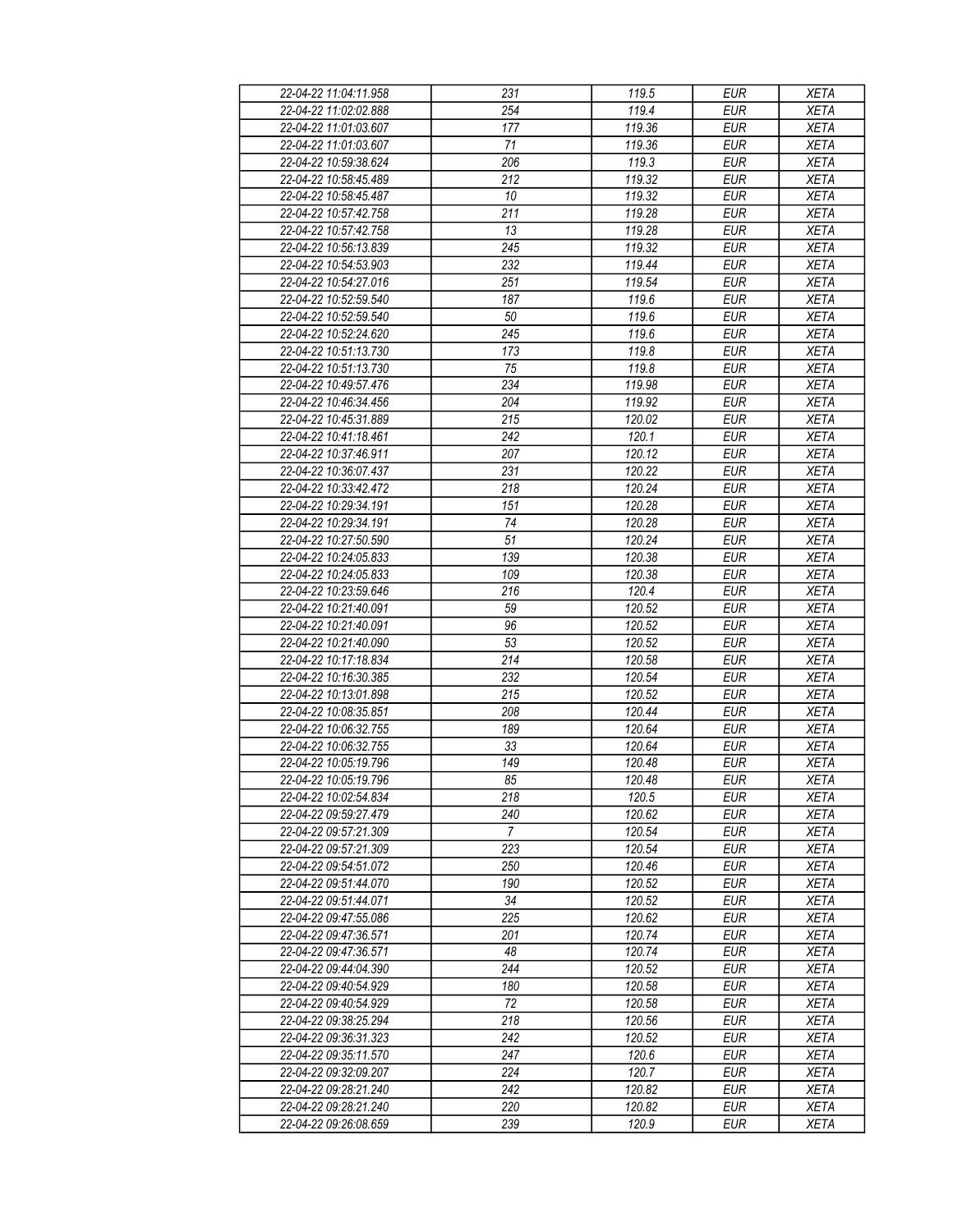| 22-04-22 09:25:53.225 | 29               | 120.9  | <b>EUR</b> | <b>XETA</b> |
|-----------------------|------------------|--------|------------|-------------|
| 22-04-22 09:23:33.056 | 219              | 120.54 | <b>EUR</b> | <b>XETA</b> |
| 22-04-22 09:20:05.215 | 91               | 120.4  | <b>EUR</b> | <b>XETA</b> |
| 22-04-22 09:20:05.215 | 136              | 120.4  | <b>EUR</b> | <b>XETA</b> |
| 22-04-22 09:18:41.114 | 239              | 120.34 | <b>EUR</b> | <b>XETA</b> |
| 22-04-22 09:18:10.111 | 120              | 120.36 | <b>EUR</b> | <b>XETA</b> |
| 22-04-22 09:16:16.878 | 47               | 120.34 | <b>EUR</b> | <b>XETA</b> |
| 22-04-22 09:15:01.058 | 220              | 120.4  | <b>EUR</b> | <b>XETA</b> |
| 22-04-22 09:12:53.854 | 170              | 120.28 | <b>EUR</b> | <b>XETA</b> |
| 22-04-22 09:12:53.845 | 46               | 120.28 | <b>EUR</b> | <b>XETA</b> |
| 22-04-22 09:08:15.004 | 149              | 120.74 | <b>EUR</b> | <b>XETA</b> |
| 22-04-22 09:08:15.004 | 87               | 120.74 | <b>EUR</b> | <b>XETA</b> |
| 22-04-22 09:07:55.337 | 26               | 120.8  | <b>EUR</b> | <b>XETA</b> |
| 22-04-22 09:07:55.337 | 111              | 120.8  | <b>EUR</b> | <b>XETA</b> |
| 22-04-22 09:07:34.155 | 110              | 120.8  | <b>EUR</b> | <b>XETA</b> |
| 22-04-22 09:05:03.455 | 221              | 120.94 | <b>EUR</b> | <b>XETA</b> |
| 22-04-22 09:00:48.080 | 226              | 121.02 | <b>EUR</b> | <b>XETA</b> |
|                       |                  |        |            |             |
| 22-04-22 08:59:32.456 | 46               | 121.02 | <b>EUR</b> | <b>XETA</b> |
| 22-04-22 08:59:32.456 | 206              | 121.02 | <b>EUR</b> | <b>XETA</b> |
| 22-04-22 08:58:53.948 | 221              | 120.96 | <b>EUR</b> | <b>XETA</b> |
| 22-04-22 08:55:07.195 | 124              | 120.76 | <b>EUR</b> | <b>XETA</b> |
| 22-04-22 08:55:07.195 | 126              | 120.76 | <b>EUR</b> | <b>XETA</b> |
| 22-04-22 08:52:57.498 | 231              | 120.56 | <b>EUR</b> | <b>XETA</b> |
| 22-04-22 08:51:12.190 | 240              | 120.52 | <b>EUR</b> | <b>XETA</b> |
| 22-04-22 08:49:47.045 | 247              | 120.36 | <b>EUR</b> | <b>XETA</b> |
| 22-04-22 08:47:35.245 | 245              | 120.48 | <b>EUR</b> | <b>XETA</b> |
| 22-04-22 08:45:22.337 | 106              | 120.32 | <b>EUR</b> | <b>XETA</b> |
| 22-04-22 08:45:22.337 | $\overline{125}$ | 120.32 | <b>EUR</b> | <b>XETA</b> |
| 22-04-22 08:42:35.115 | 226              | 120.32 | <b>EUR</b> | <b>XETA</b> |
| 22-04-22 08:42:35.397 | 221              | 120.28 | <b>EUR</b> | <b>XETA</b> |
| 22-04-22 08:42:35.397 | 28               | 120.28 | <b>EUR</b> | <b>XETA</b> |
| 22-04-22 08:38:09.346 | 237              | 120.24 | <b>EUR</b> | <b>XETA</b> |
| 22-04-22 08:35:56.057 | 221              | 120    | <b>EUR</b> | <b>XETA</b> |
| 22-04-22 08:34:11.700 | 213              | 120.38 | <b>EUR</b> | <b>XETA</b> |
| 22-04-22 08:31:11.962 | 252              | 120.44 | <b>EUR</b> | <b>XETA</b> |
| 22-04-22 08:30:35.040 | 208              | 120.46 | <b>EUR</b> | <b>XETA</b> |
| 22-04-22 08:28:02.057 | 213              | 120.76 | <b>EUR</b> | <b>XETA</b> |
| 22-04-22 08:25:29.965 | 255              | 120.5  | <b>EUR</b> | <b>XETA</b> |
| 22-04-22 08:24:49.343 | 251              | 120.48 | <b>EUR</b> | <b>XETA</b> |
| 22-04-22 08:24:49.330 | 438              | 120.48 | <b>EUR</b> | <b>XETA</b> |
| 22-04-22 08:23:50.564 | 228              | 120.12 | <b>EUR</b> | <b>XETA</b> |
| 22-04-22 08:23:29.726 | 219              | 120.2  | <b>EUR</b> | <b>XETA</b> |
| 22-04-22 08:23:21.556 | 19               | 120.2  | <b>EUR</b> | <b>XETA</b> |
| 22-04-22 08:22:30.428 | 58               | 120.3  | <b>EUR</b> | <b>XETA</b> |
| 22-04-22 08:22:28.233 | 175              | 120.3  | <b>EUR</b> | <b>XETA</b> |
| 22-04-22 08:21:40.265 | 157              | 120.64 | <b>EUR</b> | <b>XETA</b> |
| 22-04-22 08:21:40.265 | 60               | 120.64 | <b>EUR</b> | <b>XETA</b> |
| 22-04-22 08:20:12.991 | 236              | 120.92 | <b>EUR</b> | <b>XETA</b> |
| 22-04-22 08:19:47.179 | 66               | 121.04 | <b>EUR</b> | <b>XETA</b> |
| 22-04-22 08:19:47.179 | 139              | 121.04 | <b>EUR</b> | <b>XETA</b> |
| 22-04-22 08:19:36.377 | 26               | 121.04 | <b>EUR</b> | <b>XETA</b> |
| 22-04-22 08:18:24.999 | 58               | 121.28 | <b>EUR</b> | <b>XETA</b> |
| 22-04-22 08:18:24.996 | 67               | 121.28 | <b>EUR</b> | <b>XETA</b> |
| 22-04-22 08:18:24.995 | 85               | 121.28 | <b>EUR</b> | <b>XETA</b> |
| 22-04-22 08:16:11.547 | 111              | 121.38 | <b>EUR</b> | <b>XETA</b> |
| 22-04-22 08:16:11.547 | 107              | 121.38 | <b>EUR</b> | <b>XETA</b> |
| 22-04-22 08:15:28.778 | 253              | 121.64 | <b>EUR</b> | <b>XETA</b> |
| 22-04-22 08:15:28.778 | 211              | 121.64 | <b>EUR</b> | <b>XETA</b> |
| 22-04-22 08:12:38.943 | 249              | 121.26 | <b>EUR</b> | <b>XETA</b> |
| 22-04-22 08:12:20.690 | 228              | 121.36 | <b>EUR</b> | <b>XETA</b> |
| 22-04-22 08:09:38.642 | 227              | 120.88 | <b>EUR</b> | <b>XETA</b> |
|                       |                  |        |            |             |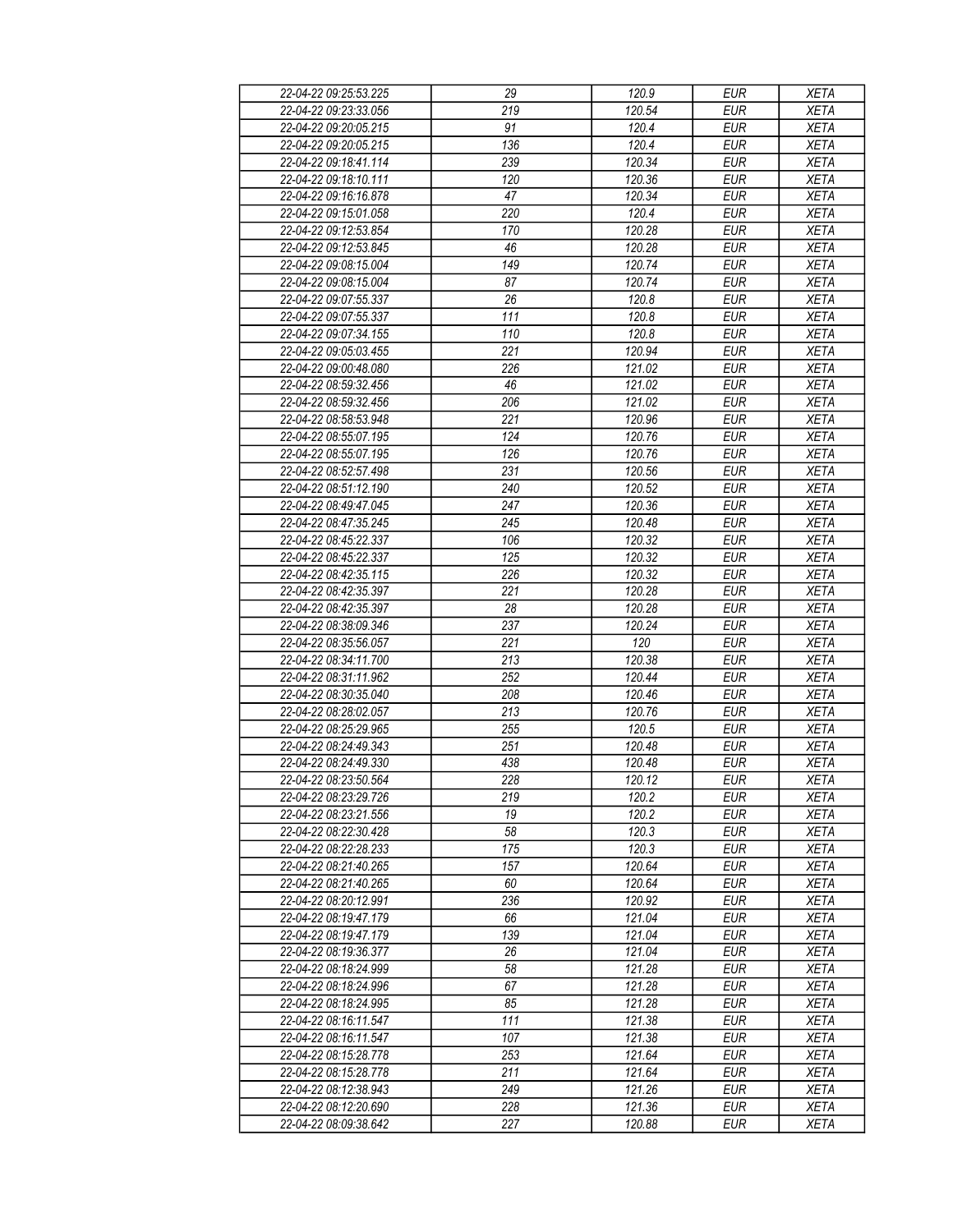| 22-04-22 08:08:54.512 | 250 | 120.86 | <b>EUR</b> | XETA        |
|-----------------------|-----|--------|------------|-------------|
| 22-04-22 08:08:25.066 | 222 | 121.12 | <b>EUR</b> | <b>XETA</b> |
| 22-04-22 08:06:58.710 | 242 | 121.14 | <b>EUR</b> | <b>XETA</b> |
| 22-04-22 08:05:17.133 | 216 | 121.04 | <b>EUR</b> | <b>XETA</b> |
| 22-04-22 08:05:17.133 | 249 | 121.04 | <b>EUR</b> | <b>XETA</b> |
| 22-04-22 08:04:11.447 | 227 | 120.88 | <b>EUR</b> | <b>XETA</b> |
| 22-04-22 08:03:40.413 | 223 | 120.94 | <b>EUR</b> | <b>XETA</b> |
| 22-04-22 08:01:40.347 | 62  | 120.74 | <b>EUR</b> | <b>XETA</b> |
| 22-04-22 08:01:40.347 | 167 | 120.74 | <b>EUR</b> | <b>XETA</b> |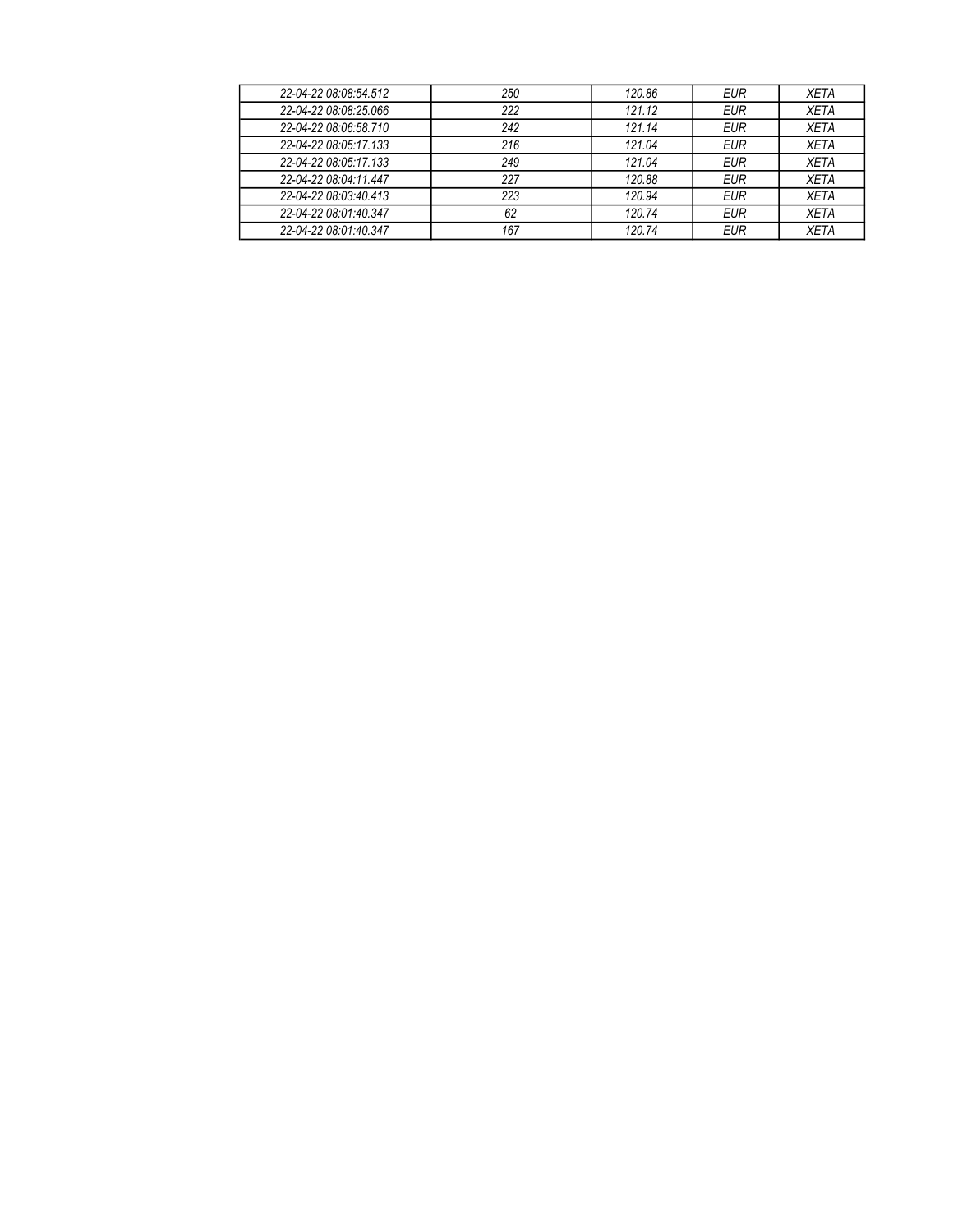## Each order relating to the buy-back programme above according to Art. 5 sec. 3 MAR in conjunction with Art. 25 sec. 1 and 2 MiFiR

In red colour are the fields according to Table 2 of the Annex of Del. Regulation (EU) 2017/580; alternatively you may report the

| Date and Time according to field 9 | <b>Segment MIC code</b><br>according to field 16 | <b>Transaction price</b><br>according to field 28 | <b>Price currency according</b><br>to field 29 | <b>Buy-sell indicator</b><br>according to field 32 |
|------------------------------------|--------------------------------------------------|---------------------------------------------------|------------------------------------------------|----------------------------------------------------|
| 22-04-22 16:29:15.694              | <b>XETA</b>                                      | 118.38                                            | <b>EUR</b>                                     | <b>BUY</b>                                         |
| 22-04-22 16:29:00.302              | <b>XETA</b>                                      | 118.38                                            | <b>EUR</b>                                     | <b>BUY</b>                                         |
| 22-04-22 16:28:49.612              | <b>XETA</b>                                      | 118.4                                             | <b>EUR</b>                                     | <b>BUY</b>                                         |
| 22-04-22 16:27:46.030              | <b>XETA</b>                                      | 118.42                                            | <b>EUR</b>                                     | <b>BUY</b>                                         |
| 22-04-22 16:27:46.030              | <b>XETA</b>                                      | 118.42                                            | <b>EUR</b>                                     | <b>BUY</b>                                         |
| 22-04-22 16:27:31.169              | <b>XETA</b>                                      | 118.36                                            | <b>EUR</b>                                     | <b>BUY</b>                                         |
| 22-04-22 16:27:30.543              | <b>XETA</b>                                      | 118.38                                            | <b>EUR</b>                                     | <b>BUY</b>                                         |
| 22-04-22 16:27:28.734              | <b>XETA</b>                                      | 118.38                                            | <b>EUR</b>                                     | <b>BUY</b>                                         |
| 22-04-22 16:27:28.658              | <b>XETA</b>                                      | 118.38                                            | <b>EUR</b>                                     | <b>BUY</b>                                         |
| 22-04-22 16:27:26.630              | <b>XETA</b>                                      | 118.38                                            | <b>EUR</b>                                     | <b>BUY</b>                                         |
| 22-04-22 16:27:26.610              | <b>XETA</b>                                      | 118.38                                            | <b>EUR</b>                                     | <b>BUY</b>                                         |
| 22-04-22 16:26:11.538              | <b>XETA</b>                                      | 118.36                                            | <b>EUR</b>                                     | <b>BUY</b>                                         |
| 22-04-22 16:25:08.787              | <b>XETA</b>                                      | 118.38                                            | <b>EUR</b>                                     | <b>BUY</b>                                         |
| 22-04-22 16:25:08.787              | <b>XETA</b>                                      | 118.38                                            | <b>EUR</b>                                     | <b>BUY</b>                                         |
| 22-04-22 16:23:20.094              | <b>XETA</b>                                      | 118.56                                            | <b>EUR</b>                                     | <b>BUY</b>                                         |
| 22-04-22 16:22:05.367              | <b>XETA</b>                                      | 118.64                                            | <b>EUR</b>                                     | <b>BUY</b>                                         |
| 22-04-22 16:22:05.367              | <b>XETA</b>                                      | 118.64                                            | <b>EUR</b>                                     | <b>BUY</b>                                         |
| 22-04-22 16:21:35.173              | <b>XETA</b>                                      | 118.64                                            | <b>EUR</b>                                     | <b>BUY</b>                                         |
| 22-04-22 16:20:20.067              | <b>XETA</b>                                      | 118.66                                            | <b>EUR</b>                                     | <b>BUY</b>                                         |
| 22-04-22 16:18:58.074              | <b>XETA</b>                                      | 118.62                                            | <b>EUR</b>                                     | <b>BUY</b>                                         |
| 22-04-22 16:18:23.270              | <b>XETA</b>                                      | 118.6                                             | <b>EUR</b>                                     | <b>BUY</b>                                         |
| 22-04-22 16:16:14.447              | <b>XETA</b>                                      | 118.62                                            | <b>EUR</b>                                     | <b>BUY</b>                                         |
| 22-04-22 16:15:38.294              | <b>XETA</b>                                      | 118.74                                            | <b>EUR</b>                                     | <b>BUY</b>                                         |
| 22-04-22 16:14:39.549              | <b>XETA</b>                                      | 118.7                                             | <b>EUR</b>                                     | <b>BUY</b>                                         |
| 22-04-22 16:12:30.390              | <b>XETA</b>                                      | 118.78                                            | <b>EUR</b>                                     | <b>BUY</b>                                         |
| 22-04-22 16:11:57.484              | <b>XETA</b>                                      | 118.84                                            | <b>EUR</b>                                     | <b>BUY</b>                                         |
| 22-04-22 16:11:57.484              | <b>XETA</b>                                      | 118.84                                            | <b>EUR</b>                                     | <b>BUY</b>                                         |
| 22-04-22 16:10:56.993              | <b>XETA</b>                                      | 118.86                                            | <b>EUR</b>                                     | <b>BUY</b>                                         |
| 22-04-22 16:08:51.429              | <b>XETA</b>                                      | 118.82                                            | <b>EUR</b>                                     | <b>BUY</b>                                         |
| 22-04-22 16:08:51.429              | <b>XETA</b>                                      | 118.82                                            | <b>EUR</b>                                     | <b>BUY</b>                                         |
| 22-04-22 16:07:46.092              | <b>XETA</b>                                      | 118.78                                            | <b>EUR</b>                                     | <b>BUY</b>                                         |
| 22-04-22 16:07:46.092              | <b>XETA</b>                                      | 118.78                                            | <b>EUR</b>                                     | <b>BUY</b>                                         |
| 22-04-22 16:06:16.844              | <b>XETA</b>                                      | 118.74                                            | <b>EUR</b>                                     | <b>BUY</b>                                         |
| 22-04-22 16:03:54.987              | <b>XETA</b>                                      | 118.64                                            | <b>EUR</b>                                     | <b>BUY</b>                                         |
| 22-04-22 16:03:54.939              | <b>XETA</b>                                      | 118.66                                            | <b>EUR</b>                                     | <b>BUY</b>                                         |
| 22-04-22 16:03:54.940              | <b>XETA</b>                                      | 118.66                                            | <b>EUR</b>                                     | <b>BUY</b>                                         |
| 22-04-22 16:02:13.717              | <b>XETA</b>                                      | 118.68                                            | <b>EUR</b>                                     | <b>BUY</b>                                         |
| 22-04-22 16:02:05.017              | <b>XETA</b>                                      | 118.72                                            | <b>EUR</b>                                     | <b>BUY</b>                                         |
| 22-04-22 16:02:05.017              | <b>XETA</b>                                      | 118.72                                            | <b>EUR</b>                                     | <b>BUY</b>                                         |
| 22-04-22 16:01:21.912              | <b>XETA</b>                                      | 118.64                                            | <b>EUR</b>                                     | <b>BUY</b>                                         |
| 22-04-22 15:59:57.753              | <b>XETA</b>                                      | 118.5                                             | <b>EUR</b>                                     | <b>BUY</b>                                         |
| 22-04-22 15:58:37.320              | <b>XETA</b>                                      | 118.5                                             | <b>EUR</b>                                     | <b>BUY</b>                                         |
| 22-04-22 15:57:20.594              | <b>XETA</b>                                      | 118.5                                             | <b>EUR</b>                                     | <b>BUY</b>                                         |
| 22-04-22 15:54:39.735              | <b>XETA</b>                                      | 118.46                                            | <b>EUR</b>                                     | <b>BUY</b>                                         |
| 22-04-22 15:53:26.458              | <b>XETA</b>                                      | 118.52                                            | <b>EUR</b>                                     | <b>BUY</b>                                         |
| 22-04-22 15:51:08.738              | <b>XETA</b>                                      | 118.62                                            | <b>EUR</b>                                     | <b>BUY</b>                                         |
| 22-04-22 15:50:21.631              | <b>XETA</b>                                      | 118.56                                            | <b>EUR</b>                                     | <b>BUY</b>                                         |
| 22-04-22 15:50:15.785              | <b>XETA</b>                                      | 118.56                                            | <b>EUR</b>                                     | <b>BUY</b>                                         |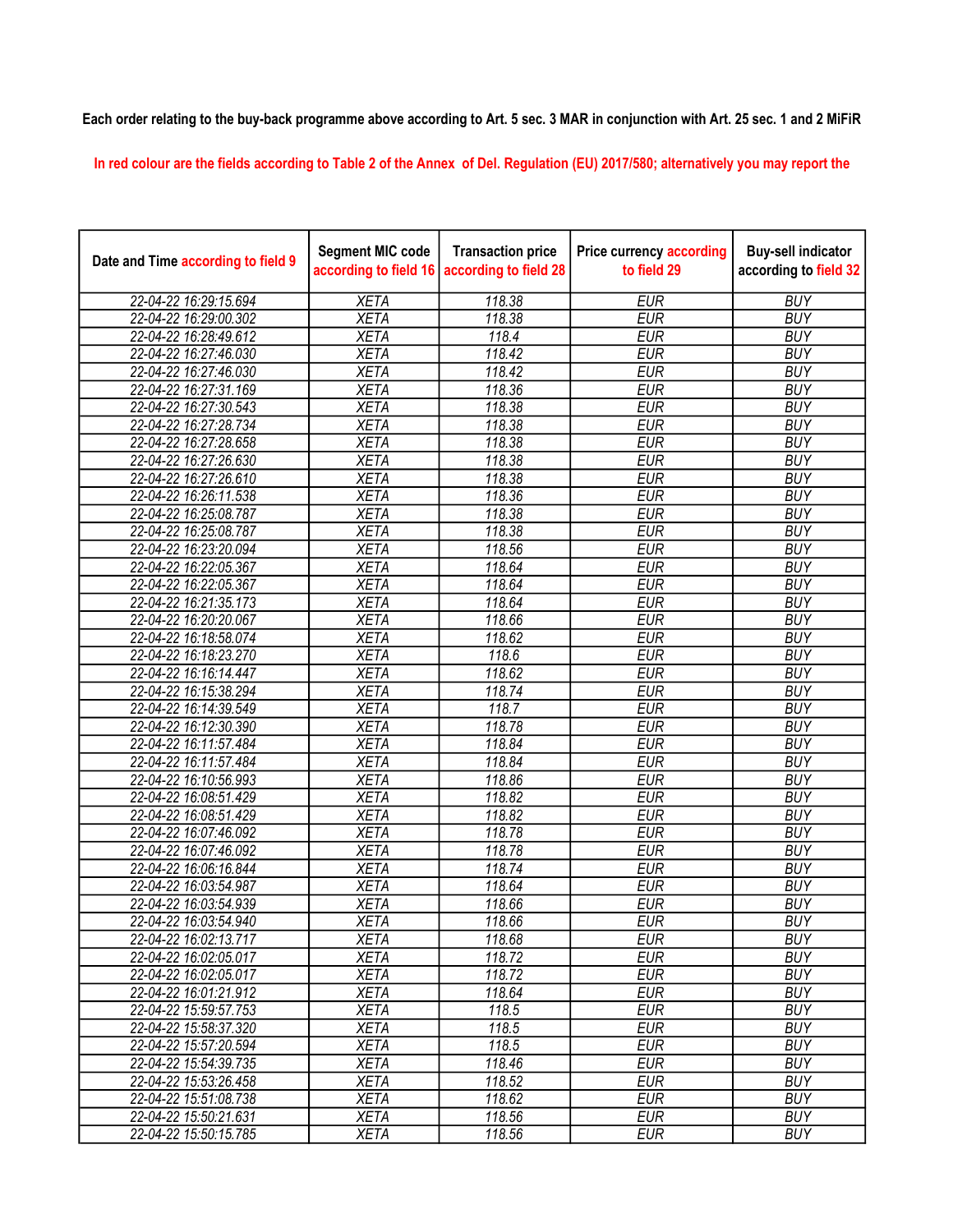| 22-04-22 15:49:12.114                          | <b>XETA</b>                | 118.7           | <b>EUR</b>               | <b>BUY</b>               |
|------------------------------------------------|----------------------------|-----------------|--------------------------|--------------------------|
| 22-04-22 15:49:11.464                          | <b>XETA</b>                | 118.72          | <b>EUR</b>               | <b>BUY</b>               |
| 22-04-22 15:45:15.573                          | <b>XETA</b>                | 118.52          | <b>EUR</b>               | <b>BUY</b>               |
| 22-04-22 15:45:15.573                          | <b>XETA</b>                | 118.52          | <b>EUR</b>               | <b>BUY</b>               |
| 22-04-22 15:43:54.830                          | <b>XETA</b>                | 118.64          | <b>EUR</b>               | <b>BUY</b>               |
| 22-04-22 15:43:54.830                          | <b>XETA</b>                | 118.64          | <b>EUR</b>               | <b>BUY</b>               |
| 22-04-22 15:43:54.830                          | <b>XETA</b>                | 118.64          | <b>EUR</b>               | <b>BUY</b>               |
| 22-04-22 15:40:04.658                          | <b>XETA</b>                | 118.82          | <b>EUR</b>               | <b>BUY</b>               |
| 22-04-22 15:40:04.658                          | <b>XETA</b>                | 118.82          | <b>EUR</b>               | <b>BUY</b>               |
| 22-04-22 15:39:05.522<br>22-04-22 15:37:01.738 | <b>XETA</b><br><b>XETA</b> | 118.9<br>118.94 | <b>EUR</b><br><b>EUR</b> | <b>BUY</b><br><b>BUY</b> |
| 22-04-22 15:34:24.063                          | <b>XETA</b>                | 118.7           | <b>EUR</b>               | <b>BUY</b>               |
|                                                |                            | 118.72          | <b>EUR</b>               | <b>BUY</b>               |
| 22-04-22 15:34:19.938                          | <b>XETA</b>                |                 |                          |                          |
| 22-04-22 15:34:19.938                          | <b>XETA</b>                | 118.72          | <b>EUR</b>               | <b>BUY</b>               |
| 22-04-22 15:30:58.048                          | <b>XETA</b>                | 118.66          | <b>EUR</b>               | <b>BUY</b>               |
| 22-04-22 15:30:58.048                          | <b>XETA</b>                | 118.66          | <b>EUR</b>               | <b>BUY</b>               |
| 22-04-22 15:30:58.048                          | <b>XETA</b>                | 118.66          | <b>EUR</b>               | <b>BUY</b>               |
| 22-04-22 15:27:57.223                          | <b>XETA</b>                | 118.64          | <b>EUR</b>               | <b>BUY</b>               |
| 22-04-22 15:25:31.609                          | <b>XETA</b>                | 118.64          | <b>EUR</b>               | <b>BUY</b>               |
| 22-04-22 15:24:59.672                          | <b>XETA</b>                | 118.72          | <b>EUR</b>               | <b>BUY</b>               |
| 22-04-22 15:21:23.299                          | <b>XETA</b>                | 118.52          | <b>EUR</b>               | <b>BUY</b>               |
| 22-04-22 15:21:23.282                          | <b>XETA</b>                | 118.52          | <b>EUR</b>               | <b>BUY</b>               |
| 22-04-22 15:18:33.439                          | <b>XETA</b>                | 118.88          | <b>EUR</b>               | <b>BUY</b>               |
| 22-04-22 15:17:15.678                          | <b>XETA</b>                | 119.04          | <b>EUR</b>               | <b>BUY</b>               |
| 22-04-22 15:17:15.678                          | <b>XETA</b>                | 119.04          | <b>EUR</b>               | <b>BUY</b>               |
| 22-04-22 15:15:53.505                          | <b>XETA</b>                | 119.1           | <b>EUR</b>               | <b>BUY</b>               |
| 22-04-22 15:15:53.505                          | <b>XETA</b>                | 119.1           | <b>EUR</b>               | <b>BUY</b>               |
| 22-04-22 15:13:52.195                          | <b>XETA</b>                | 119.34          | <b>EUR</b>               | <b>BUY</b>               |
| 22-04-22 15:13:51.765                          | <b>XETA</b>                | 119.34          | <b>EUR</b>               | <b>BUY</b>               |
| 22-04-22 15:13:13.352                          | <b>XETA</b>                | 119.38          | <b>EUR</b>               | <b>BUY</b>               |
| 22-04-22 15:10:01.726                          | <b>XETA</b>                | 119.48          | <b>EUR</b>               | <b>BUY</b>               |
| 22-04-22 15:09:54.402                          | <b>XETA</b>                | 119.48          | <b>EUR</b>               | <b>BUY</b>               |
|                                                |                            |                 |                          |                          |
| 22-04-22 15:09:54.402                          | <b>XETA</b>                | 119.48          | <b>EUR</b>               | <b>BUY</b>               |
| 22-04-22 15:06:33.507                          | <b>XETA</b>                | 119.66          | <b>EUR</b>               | <b>BUY</b>               |
| 22-04-22 15:06:33.507                          | <b>XETA</b>                | 119.66          | <b>EUR</b>               | <b>BUY</b>               |
| 22-04-22 15:06:33.507                          | <b>XETA</b>                | 119.66          | <b>EUR</b>               | <b>BUY</b>               |
| 22-04-22 15:06:33.492                          | <b>XETA</b>                | 119.66          | <b>EUR</b>               | <b>BUY</b>               |
| 22-04-22 15:03:32.557                          | <b>XETA</b>                | 119.26          | EUR                      | <b>BUY</b>               |
| 22-04-22 15:01:25.082                          | <b>XETA</b>                | 119.32          | EUR                      | <b>BUY</b>               |
| 22-04-22 15:01:25.082                          | <b>XETA</b>                | 119.32          | <b>EUR</b>               | <b>BUY</b>               |
| 22-04-22 14:59:09.451                          | <b>XETA</b>                | 118.98          | <b>EUR</b>               | <b>BUY</b>               |
| 22-04-22 14:59:09.451                          | <b>XETA</b>                | 118.98          | <b>EUR</b>               | <b>BUY</b>               |
| 22-04-22 14:57:39.244                          | <b>XETA</b>                | 118.94          | <b>EUR</b>               | <b>BUY</b>               |
| 22-04-22 14:57:39.244                          | <b>XETA</b>                | 118.94          | <b>EUR</b>               | <b>BUY</b>               |
| 22-04-22 14:57:39.244                          | <b>XETA</b>                | 118.94          | <b>EUR</b>               | <b>BUY</b>               |
| 22-04-22 14:54:18.847                          | <b>XETA</b>                | 118.94          | <b>EUR</b>               | <b>BUY</b>               |
| 22-04-22 14:53:26.892                          | <b>XETA</b>                | 119             | <b>EUR</b>               | <b>BUY</b>               |
| 22-04-22 14:53:26.892                          | <b>XETA</b>                | 119             | <b>EUR</b>               | <b>BUY</b>               |
| 22-04-22 14:53:26.892                          | <b>XETA</b>                | 119             | <b>EUR</b>               | <b>BUY</b>               |
| 22-04-22 14:51:07.510                          | <b>XETA</b>                | 118.96          | <b>EUR</b>               | <b>BUY</b>               |
| 22-04-22 14:50:11.679                          | <b>XETA</b>                | 119.02          | <b>EUR</b>               | <b>BUY</b>               |
| 22-04-22 14:48:44.266                          | <b>XETA</b>                | 118.96          | <b>EUR</b>               | <b>BUY</b>               |
| 22-04-22 14:46:08.289                          | <b>XETA</b>                | 118.92          | <b>EUR</b>               | <b>BUY</b>               |
| 22-04-22 14:45:59.590                          | XETA                       | 118.96          | <b>EUR</b>               | <b>BUY</b>               |
|                                                |                            |                 |                          |                          |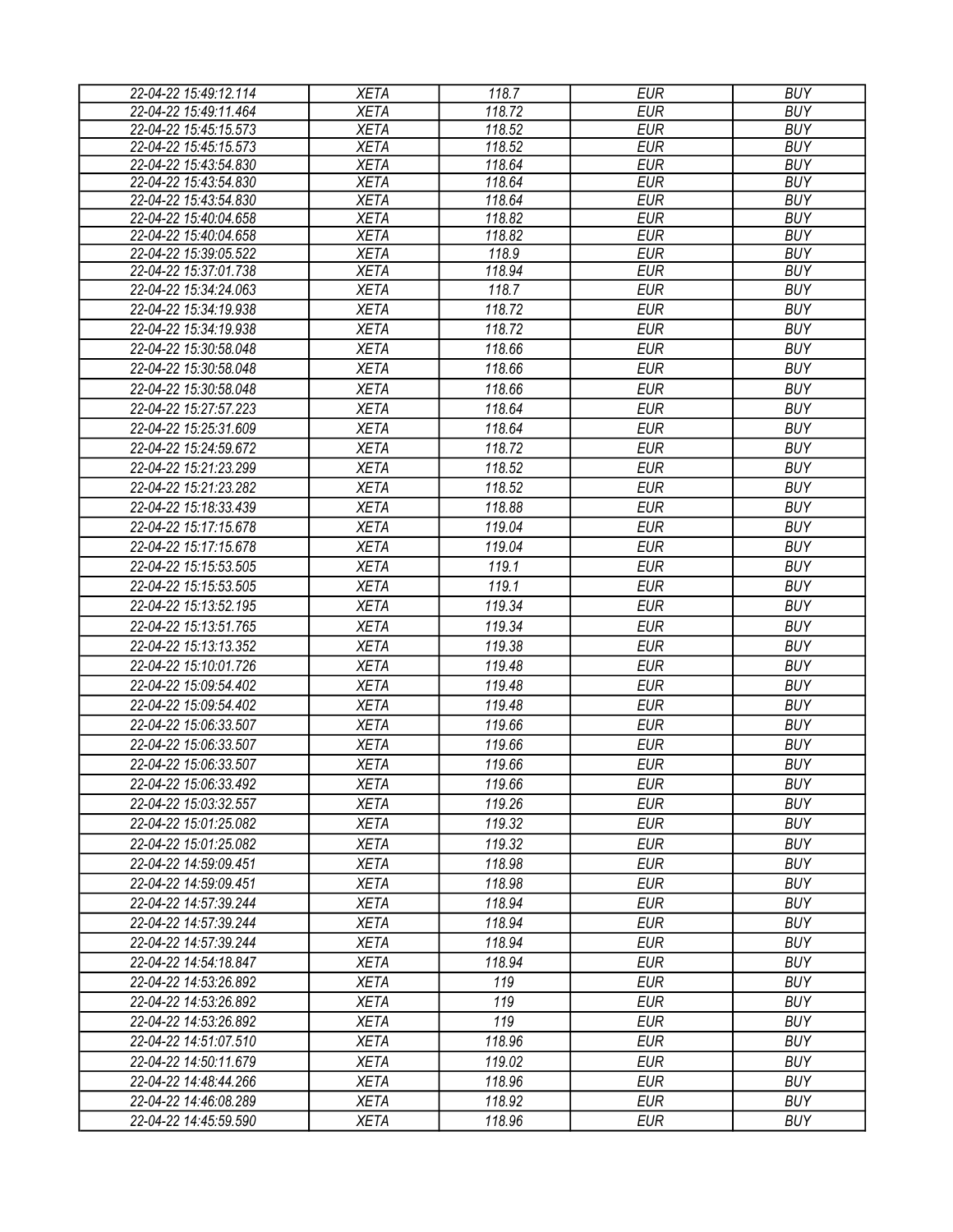| 22-04-22 14:45:59.590 | XETA                       | 118.96 | <b>EUR</b> | <b>BUY</b>               |
|-----------------------|----------------------------|--------|------------|--------------------------|
| 22-04-22 14:44:08.259 | <b>XETA</b>                | 118.78 | <b>EUR</b> | <b>BUY</b>               |
| 22-04-22 14:42:46.899 | <b>XETA</b>                | 118.9  | <b>EUR</b> | <b>BUY</b>               |
| 22-04-22 14:42:46.880 | <b>XETA</b>                | 118.9  | <b>EUR</b> | <b>BUY</b>               |
| 22-04-22 14:42:46.880 | <b>XETA</b>                | 118.9  | <b>EUR</b> | <b>BUY</b>               |
| 22-04-22 14:39:54.046 | <b>XETA</b>                | 119.1  | <b>EUR</b> | <b>BUY</b>               |
| 22-04-22 14:38:32.119 | <b>XETA</b>                | 119.32 | <b>EUR</b> | <b>BUY</b>               |
| 22-04-22 14:37:59.289 | <b>XETA</b>                | 119.38 | <b>EUR</b> | <b>BUY</b>               |
| 22-04-22 14:37:59.289 | <b>XETA</b>                | 119.38 | <b>EUR</b> | <b>BUY</b>               |
| 22-04-22 14:35:03.201 | <b>XETA</b>                | 119.64 | <b>EUR</b> | <b>BUY</b>               |
| 22-04-22 14:35:03.201 | <b>XETA</b>                | 119.64 | <b>EUR</b> | <b>BUY</b>               |
| 22-04-22 14:33:37.896 | <b>XETA</b>                | 119.76 | <b>EUR</b> | <b>BUY</b>               |
| 22-04-22 14:32:18.797 | <b>XETA</b>                | 119.66 | <b>EUR</b> | <b>BUY</b>               |
| 22-04-22 14:32:18.797 | <b>XETA</b>                | 119.66 | <b>EUR</b> | <b>BUY</b>               |
| 22-04-22 14:31:07.323 | <b>XETA</b>                | 119.72 | <b>EUR</b> | <b>BUY</b>               |
| 22-04-22 14:31:07.323 | <b>XETA</b>                | 119.72 | <b>EUR</b> | <b>BUY</b>               |
| 22-04-22 14:31:07.319 | <b>XETA</b>                | 119.72 | <b>EUR</b> | <b>BUY</b>               |
| 22-04-22 14:30:16.113 | <b>XETA</b>                | 119.66 | <b>EUR</b> | <b>BUY</b>               |
| 22-04-22 14:26:59.164 | <b>XETA</b>                | 119.58 | <b>EUR</b> | <b>BUY</b>               |
| 22-04-22 14:24:43.734 | <b>XETA</b>                | 119.52 | <b>EUR</b> | <b>BUY</b>               |
| 22-04-22 14:22:46.619 | <b>XETA</b>                | 119.4  | <b>EUR</b> | <b>BUY</b>               |
| 22-04-22 14:17:52.762 | <b>XETA</b>                | 119.44 | <b>EUR</b> | <b>BUY</b>               |
| 22-04-22 14:17:52.761 | <b>XETA</b>                | 119.44 | <b>EUR</b> | <b>BUY</b>               |
| 22-04-22 14:17:52.762 | <b>XETA</b>                | 119.44 | <b>EUR</b> | <b>BUY</b>               |
| 22-04-22 14:13:11.521 | <b>XETA</b>                | 119.38 | <b>EUR</b> | <b>BUY</b>               |
| 22-04-22 14:13:11.521 | <b>XETA</b>                | 119.38 | <b>EUR</b> | <b>BUY</b>               |
| 22-04-22 14:12:57.887 | <b>XETA</b>                | 119.38 | <b>EUR</b> | <b>BUY</b>               |
| 22-04-22 14:12:04.614 | <b>XETA</b>                | 119.32 | <b>EUR</b> | <b>BUY</b>               |
| 22-04-22 14:07:34.552 | <b>XETA</b>                | 119.44 | <b>EUR</b> | <b>BUY</b>               |
| 22-04-22 14:07:34.552 | <b>XETA</b>                | 119.44 | <b>EUR</b> | <b>BUY</b>               |
| 22-04-22 14:06:19.553 | <b>XETA</b>                | 119.48 | <b>EUR</b> | <b>BUY</b>               |
| 22-04-22 14:04:30.096 | <b>XETA</b>                | 119.62 | <b>EUR</b> | <b>BUY</b>               |
| 22-04-22 14:00:53.945 | <b>XETA</b>                | 119.62 | <b>EUR</b> | <b>BUY</b>               |
| 22-04-22 14:00:53.945 | <b>XETA</b>                | 119.62 | <b>EUR</b> | <b>BUY</b>               |
|                       |                            |        | <b>EUR</b> |                          |
| 22-04-22 13:55:58.304 | <b>XETA</b><br><b>XETA</b> | 119.36 |            | <b>BUY</b><br><b>BUY</b> |
| 22-04-22 13:55:58.304 |                            | 119.36 | <b>EUR</b> |                          |
| 22-04-22 13:51:51.781 | <b>XETA</b>                | 119.26 | <b>EUR</b> | <b>BUY</b>               |
| 22-04-22 13:49:54.832 | <b>XETA</b>                | 119.26 | <b>EUR</b> | <b>BUY</b>               |
| 22-04-22 13:49:54.675 | <b>XETA</b>                | 119.26 | <b>EUR</b> | <b>BUY</b><br><b>BUY</b> |
| 22-04-22 13:47:31.168 | <b>XETA</b>                | 119.52 | <b>EUR</b> |                          |
| 22-04-22 13:45:20.059 | <b>XETA</b>                | 119.62 | <b>EUR</b> | <b>BUY</b>               |
| 22-04-22 13:45:20.052 | <b>XETA</b>                | 119.62 | <b>EUR</b> | <b>BUY</b>               |
| 22-04-22 13:45:20.830 | <b>XETA</b>                | 119.6  | <b>EUR</b> | <b>BUY</b>               |
| 22-04-22 13:40:49.064 | <b>XETA</b>                | 119.66 | <b>EUR</b> | <b>BUY</b>               |
| 22-04-22 13:38:46.290 | <b>XETA</b>                | 119.74 | <b>EUR</b> | <b>BUY</b>               |
| 22-04-22 13:38:46.290 | <b>XETA</b>                | 119.74 | <b>EUR</b> | <b>BUY</b>               |
| 22-04-22 13:37:22.079 | <b>XETA</b>                | 119.76 | <b>EUR</b> | <b>BUY</b>               |
| 22-04-22 13:33:52.075 | <b>XETA</b>                | 119.74 | <b>EUR</b> | <b>BUY</b>               |
| 22-04-22 13:33:26.799 | <b>XETA</b>                | 119.76 | <b>EUR</b> | <b>BUY</b>               |
| 22-04-22 13:33:26.799 | <b>XETA</b>                | 119.76 | <b>EUR</b> | <b>BUY</b>               |
| 22-04-22 13:31:28.324 | <b>XETA</b>                | 119.78 | EUR        | <b>BUY</b>               |
| 22-04-22 13:28:14.278 | <b>XETA</b>                | 119.82 | <b>EUR</b> | <b>BUY</b>               |
| 22-04-22 13:28:14.278 | <b>XETA</b>                | 119.82 | <b>EUR</b> | <b>BUY</b>               |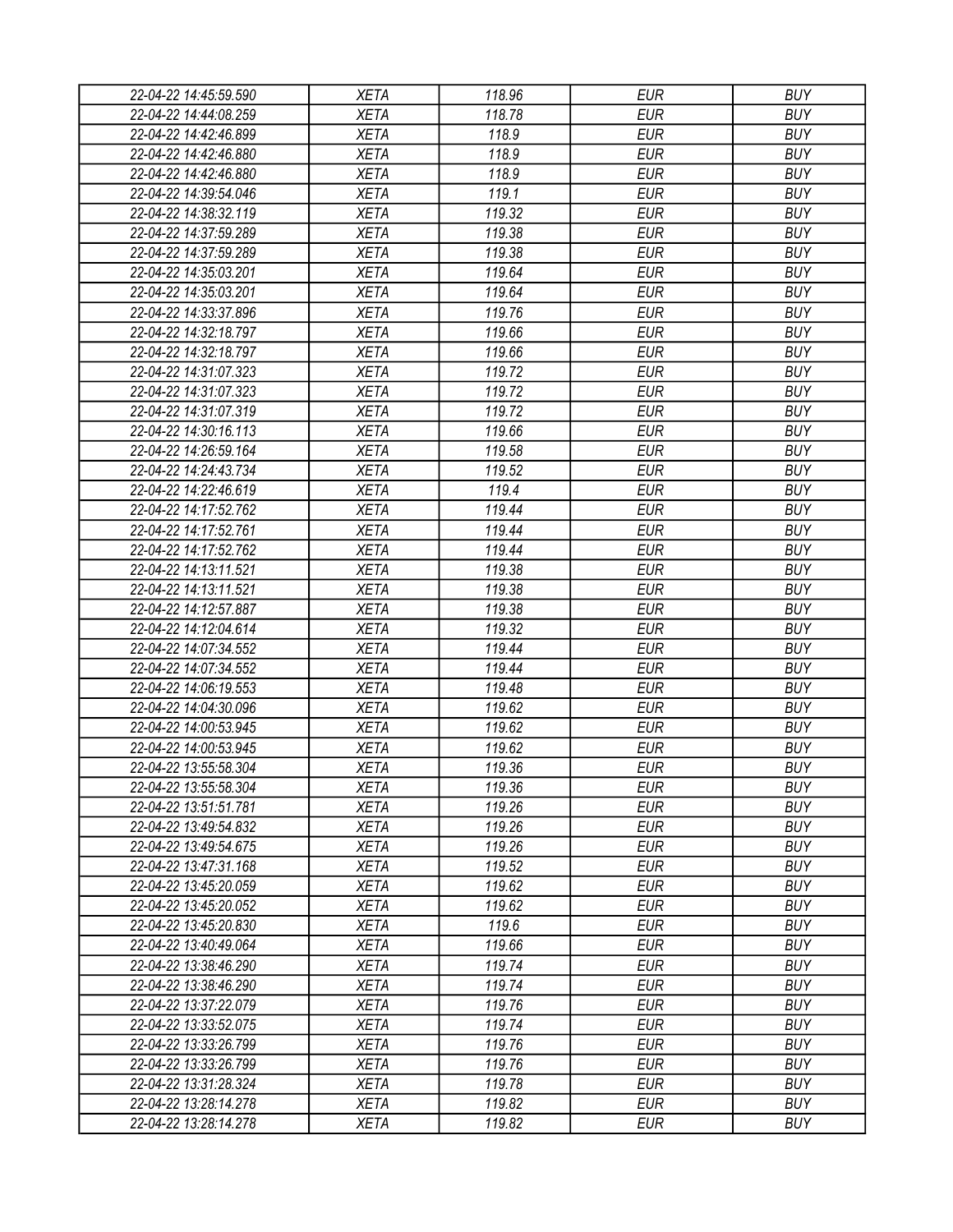| 22-04-22 13:28:14.278 | <b>XETA</b> | 119.82 | <b>EUR</b> | <b>BUY</b> |
|-----------------------|-------------|--------|------------|------------|
| 22-04-22 13:24:36.641 | <b>XETA</b> | 119.62 | <b>EUR</b> | <b>BUY</b> |
| 22-04-22 13:24:36.641 | <b>XETA</b> | 119.62 | <b>EUR</b> | <b>BUY</b> |
| 22-04-22 13:21:05.991 | <b>XETA</b> | 119.66 | <b>EUR</b> | <b>BUY</b> |
| 22-04-22 13:21:05.991 | <b>XETA</b> | 119.66 | <b>EUR</b> | <b>BUY</b> |
| 22-04-22 13:16:01.746 | <b>XETA</b> | 119.56 | <b>EUR</b> | <b>BUY</b> |
| 22-04-22 13:14:18.818 | <b>XETA</b> | 119.58 | <b>EUR</b> | <b>BUY</b> |
| 22-04-22 13:12:30.712 | <b>XETA</b> | 119.62 | <b>EUR</b> | <b>BUY</b> |
| 22-04-22 13:07:49.782 | <b>XETA</b> | 119.76 | <b>EUR</b> | <b>BUY</b> |
| 22-04-22 13:05:48.683 | <b>XETA</b> | 119.72 | <b>EUR</b> | <b>BUY</b> |
| 22-04-22 13:02:27.896 | <b>XETA</b> | 119.7  | <b>EUR</b> | <b>BUY</b> |
| 22-04-22 13:02:27.896 | <b>XETA</b> | 119.7  | <b>EUR</b> | <b>BUY</b> |
| 22-04-22 13:00:56.066 | <b>XETA</b> | 119.62 | <b>EUR</b> | <b>BUY</b> |
| 22-04-22 12:57:40.718 | <b>XETA</b> | 119.54 | <b>EUR</b> | <b>BUY</b> |
| 22-04-22 12:54:32.814 | <b>XETA</b> | 119.66 | <b>EUR</b> | <b>BUY</b> |
| 22-04-22 12:54:32.814 | <b>XETA</b> | 119.66 | <b>EUR</b> | <b>BUY</b> |
| 22-04-22 12:54:32.814 | <b>XETA</b> | 119.66 | <b>EUR</b> | <b>BUY</b> |
| 22-04-22 12:48:50.170 | <b>XETA</b> | 119.54 | <b>EUR</b> | <b>BUY</b> |
| 22-04-22 12:48:50.170 | <b>XETA</b> | 119.54 | <b>EUR</b> | <b>BUY</b> |
| 22-04-22 12:47:02.352 | <b>XETA</b> | 119.6  | <b>EUR</b> | <b>BUY</b> |
| 22-04-22 12:46:46.186 | <b>XETA</b> | 119.6  | <b>EUR</b> | <b>BUY</b> |
| 22-04-22 12:46:46.186 | <b>XETA</b> | 119.6  | <b>EUR</b> | <b>BUY</b> |
| 22-04-22 12:40:21.082 | <b>XETA</b> | 119.64 | <b>EUR</b> | <b>BUY</b> |
| 22-04-22 12:40:21.082 | <b>XETA</b> | 119.64 | <b>EUR</b> | <b>BUY</b> |
| 22-04-22 12:37:53.356 | <b>XETA</b> | 119.62 | <b>EUR</b> | <b>BUY</b> |
| 22-04-22 12:35:48.610 | <b>XETA</b> | 119.62 | <b>EUR</b> | <b>BUY</b> |
| 22-04-22 12:31:21.856 | <b>XETA</b> | 119.76 | <b>EUR</b> | <b>BUY</b> |
| 22-04-22 12:30:21.512 | <b>XETA</b> | 119.7  | <b>EUR</b> | <b>BUY</b> |
| 22-04-22 12:27:35.287 | <b>XETA</b> | 119.68 | <b>EUR</b> | <b>BUY</b> |
| 22-04-22 12:27:05.157 | <b>XETA</b> | 119.68 | <b>EUR</b> | <b>BUY</b> |
| 22-04-22 12:25:05.311 | <b>XETA</b> | 119.7  | <b>EUR</b> | <b>BUY</b> |
| 22-04-22 12:21:03.531 | <b>XETA</b> | 119.7  | <b>EUR</b> | <b>BUY</b> |
| 22-04-22 12:21:03.530 | <b>XETA</b> | 119.7  | <b>EUR</b> | <b>BUY</b> |
| 22-04-22 12:17:45.214 | <b>XETA</b> | 119.7  | <b>EUR</b> | <b>BUY</b> |
| 22-04-22 12:17:45.214 | <b>XETA</b> | 119.7  | <b>EUR</b> | <b>BUY</b> |
| 22-04-22 12:17:45.214 | <b>XETA</b> | 119.7  | <b>EUR</b> | <b>BUY</b> |
| 22-04-22 12:10:00.389 | <b>XETA</b> | 119.56 | <b>EUR</b> | <b>BUY</b> |
| 22-04-22 12:08:25.269 | <b>XETA</b> | 119.66 | <b>EUR</b> | <b>BUY</b> |
| 22-04-22 12:08:25.269 | <b>XETA</b> | 119.66 | <b>EUR</b> | <b>BUY</b> |
| 22-04-22 12:08:25.301 | <b>XETA</b> | 119.64 | <b>EUR</b> | <b>BUY</b> |
| 22-04-22 12:05:44.091 | <b>XETA</b> | 119.68 | <b>EUR</b> | <b>BUY</b> |
| 22-04-22 12:05:44.091 | <b>XETA</b> | 119.68 | <b>EUR</b> | <b>BUY</b> |
| 22-04-22 12:04:14.529 | <b>XETA</b> | 119.62 | <b>EUR</b> | <b>BUY</b> |
| 22-04-22 12:04:14.522 | <b>XETA</b> | 119.62 | <b>EUR</b> | <b>BUY</b> |
| 22-04-22 12:04:11.457 | <b>XETA</b> | 119.66 | <b>EUR</b> | <b>BUY</b> |
| 22-04-22 12:04:11.441 | <b>XETA</b> | 119.66 | <b>EUR</b> | <b>BUY</b> |
| 22-04-22 12:04:11.441 | <b>XETA</b> | 119.66 | <b>EUR</b> | <b>BUY</b> |
| 22-04-22 12:04:11.441 | <b>XETA</b> | 119.66 | <b>EUR</b> | <b>BUY</b> |
| 22-04-22 12:03:19.925 | <b>XETA</b> | 119.58 | <b>EUR</b> | <b>BUY</b> |
| 22-04-22 12:03:19.925 | <b>XETA</b> | 119.58 | <b>EUR</b> | <b>BUY</b> |
| 22-04-22 12:02:59.718 | <b>XETA</b> | 119.58 | <b>EUR</b> | <b>BUY</b> |
| 22-04-22 12:02:51.877 | <b>XETA</b> | 119.6  | <b>EUR</b> | <b>BUY</b> |
| 22-04-22 12:02:41.286 | <b>XETA</b> | 119.52 | <b>EUR</b> | <b>BUY</b> |
|                       |             |        |            |            |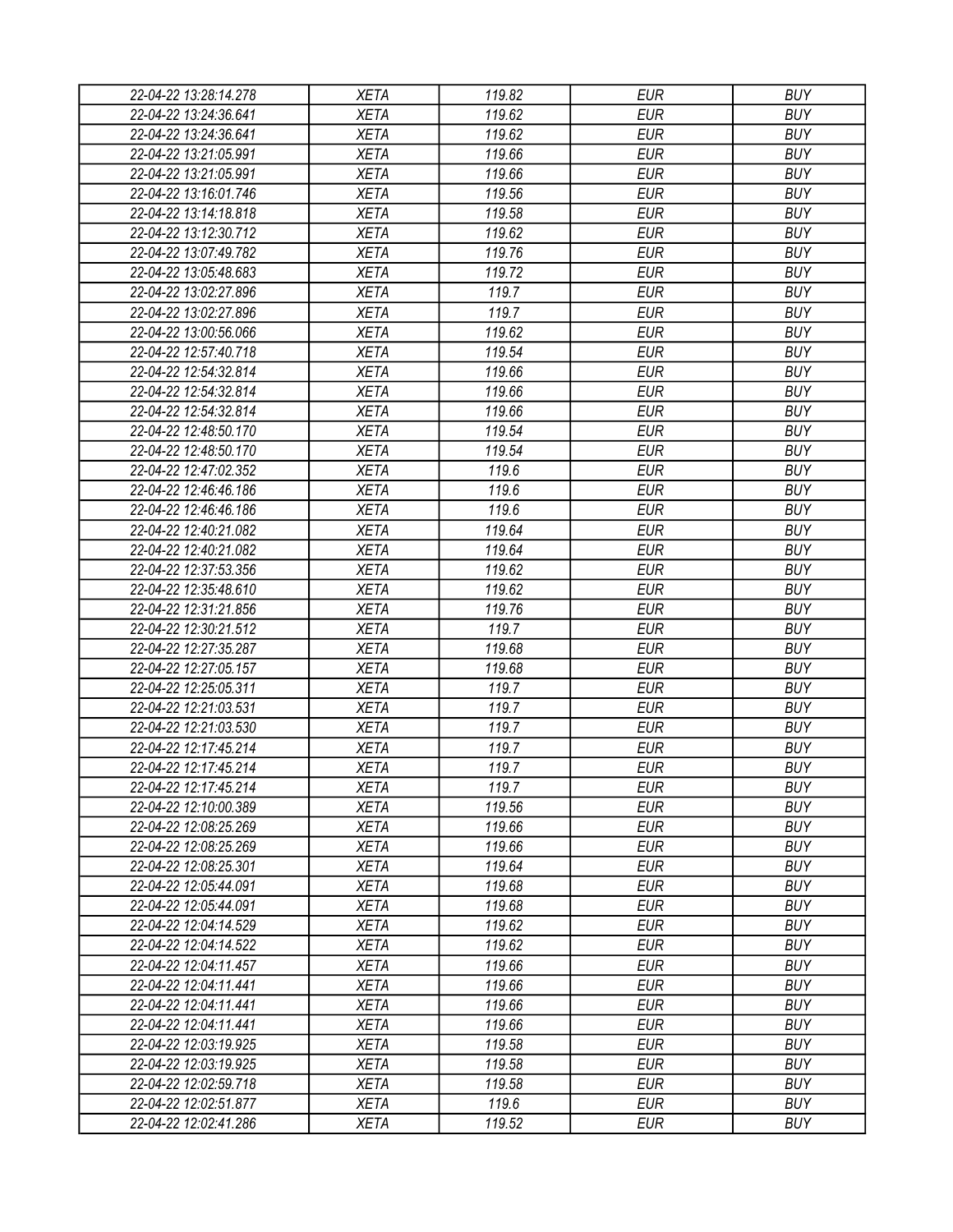| 22-04-22 12:02:41.286 | <b>XETA</b> | 119.52 | <b>EUR</b> | <b>BUY</b> |
|-----------------------|-------------|--------|------------|------------|
| 22-04-22 11:59:44.553 | <b>XETA</b> | 119.48 | <b>EUR</b> | <b>BUY</b> |
| 22-04-22 11:57:31.654 | <b>XETA</b> | 119.36 | <b>EUR</b> | <b>BUY</b> |
| 22-04-22 11:57:31.654 | <b>XETA</b> | 119.36 | <b>EUR</b> | <b>BUY</b> |
| 22-04-22 11:54:49.304 | <b>XETA</b> | 119.4  | <b>EUR</b> | <b>BUY</b> |
| 22-04-22 11:54:49.304 | <b>XETA</b> | 119.4  | <b>EUR</b> | <b>BUY</b> |
| 22-04-22 11:51:36.788 | <b>XETA</b> | 119.56 | <b>EUR</b> | <b>BUY</b> |
| 22-04-22 11:50:09.250 | <b>XETA</b> | 119.6  | <b>EUR</b> | <b>BUY</b> |
| 22-04-22 11:47:01.941 | <b>XETA</b> | 119.6  | <b>EUR</b> | <b>BUY</b> |
| 22-04-22 11:43:39.826 | <b>XETA</b> | 119.46 | <b>EUR</b> | <b>BUY</b> |
| 22-04-22 11:42:10.367 | <b>XETA</b> | 119.5  | <b>EUR</b> | <b>BUY</b> |
| 22-04-22 11:37:57.030 | <b>XETA</b> | 119.28 | <b>EUR</b> | <b>BUY</b> |
| 22-04-22 11:37:57.030 | <b>XETA</b> | 119.28 | <b>EUR</b> | <b>BUY</b> |
| 22-04-22 11:37:57.030 | <b>XETA</b> | 119.28 | <b>EUR</b> | <b>BUY</b> |
| 22-04-22 11:37:52.639 | <b>XETA</b> | 119.28 | <b>EUR</b> | <b>BUY</b> |
| 22-04-22 11:36:02.661 | <b>XETA</b> | 119.24 | <b>EUR</b> | <b>BUY</b> |
| 22-04-22 11:33:24.839 | <b>XETA</b> | 119.16 | <b>EUR</b> | <b>BUY</b> |
| 22-04-22 11:33:24.839 | <b>XETA</b> | 119.16 | <b>EUR</b> | <b>BUY</b> |
| 22-04-22 11:33:20.239 | <b>XETA</b> | 119.16 | <b>EUR</b> | <b>BUY</b> |
| 22-04-22 11:33:09.947 | <b>XETA</b> | 119.16 | <b>EUR</b> | <b>BUY</b> |
| 22-04-22 11:30:53.575 | <b>XETA</b> | 119.32 | <b>EUR</b> | <b>BUY</b> |
| 22-04-22 11:29:00.600 | <b>XETA</b> | 119.18 | <b>EUR</b> | <b>BUY</b> |
| 22-04-22 11:26:41.728 | <b>XETA</b> | 119.3  | <b>EUR</b> | <b>BUY</b> |
| 22-04-22 11:23:35.224 | <b>XETA</b> | 119.36 | <b>EUR</b> | <b>BUY</b> |
| 22-04-22 11:22:41.109 | <b>XETA</b> | 119.36 | <b>EUR</b> | <b>BUY</b> |
| 22-04-22 11:19:07.015 | <b>XETA</b> | 119.44 | <b>EUR</b> | <b>BUY</b> |
| 22-04-22 11:19:07.015 | <b>XETA</b> | 119.44 | <b>EUR</b> | <b>BUY</b> |
| 22-04-22 11:19:07.015 | <b>XETA</b> | 119.44 | <b>EUR</b> | <b>BUY</b> |
| 22-04-22 11:14:21.305 | <b>XETA</b> | 119.42 | <b>EUR</b> | <b>BUY</b> |
| 22-04-22 11:14:21.304 | <b>XETA</b> | 119.42 | <b>EUR</b> | <b>BUY</b> |
| 22-04-22 11:12:44.408 | <b>XETA</b> | 119.44 | <b>EUR</b> | <b>BUY</b> |
| 22-04-22 11:09:42.433 | <b>XETA</b> | 119.3  | <b>EUR</b> | <b>BUY</b> |
| 22-04-22 11:07:07.545 | <b>XETA</b> | 119.52 | <b>EUR</b> | <b>BUY</b> |
| 22-04-22 11:04:11.958 | <b>XETA</b> | 119.5  | <b>EUR</b> | <b>BUY</b> |
|                       |             | 119.4  | <b>EUR</b> | <b>BUY</b> |
| 22-04-22 11:02:02.888 | <b>XETA</b> | 119.36 |            |            |
| 22-04-22 11:01:03.607 | <b>XETA</b> |        | <b>EUR</b> | <b>BUY</b> |
| 22-04-22 11:01:03.607 | <b>XETA</b> | 119.36 | <b>EUR</b> | <b>BUY</b> |
| 22-04-22 10:59:38.624 | <b>XETA</b> | 119.3  | <b>EUR</b> | <b>BUY</b> |
| 22-04-22 10:58:45.489 | <b>XETA</b> | 119.32 | <b>EUR</b> | <b>BUY</b> |
| 22-04-22 10:58:45.487 | <b>XETA</b> | 119.32 | <b>EUR</b> | <b>BUY</b> |
| 22-04-22 10:57:42.758 | <b>XETA</b> | 119.28 | <b>EUR</b> | <b>BUY</b> |
| 22-04-22 10:57:42.758 | <b>XETA</b> | 119.28 | <b>EUR</b> | <b>BUY</b> |
| 22-04-22 10:56:13.839 | <b>XETA</b> | 119.32 | <b>EUR</b> | <b>BUY</b> |
| 22-04-22 10:54:53.903 | <b>XETA</b> | 119.44 | <b>EUR</b> | <b>BUY</b> |
| 22-04-22 10:54:27.016 | <b>XETA</b> | 119.54 | <b>EUR</b> | <b>BUY</b> |
| 22-04-22 10:52:59.540 | <b>XETA</b> | 119.6  | <b>EUR</b> | <b>BUY</b> |
| 22-04-22 10:52:59.540 | <b>XETA</b> | 119.6  | <b>EUR</b> | <b>BUY</b> |
| 22-04-22 10:52:24.620 | <b>XETA</b> | 119.6  | <b>EUR</b> | <b>BUY</b> |
| 22-04-22 10:51:13.730 | <b>XETA</b> | 119.8  | <b>EUR</b> | <b>BUY</b> |
| 22-04-22 10:51:13.730 | <b>XETA</b> | 119.8  | <b>EUR</b> | <b>BUY</b> |
| 22-04-22 10:49:57.476 | <b>XETA</b> | 119.98 | <b>EUR</b> | <b>BUY</b> |
| 22-04-22 10:46:34.456 | <b>XETA</b> | 119.92 | <b>EUR</b> | <b>BUY</b> |
| 22-04-22 10:45:31.889 | <b>XETA</b> | 120.02 | <b>EUR</b> | <b>BUY</b> |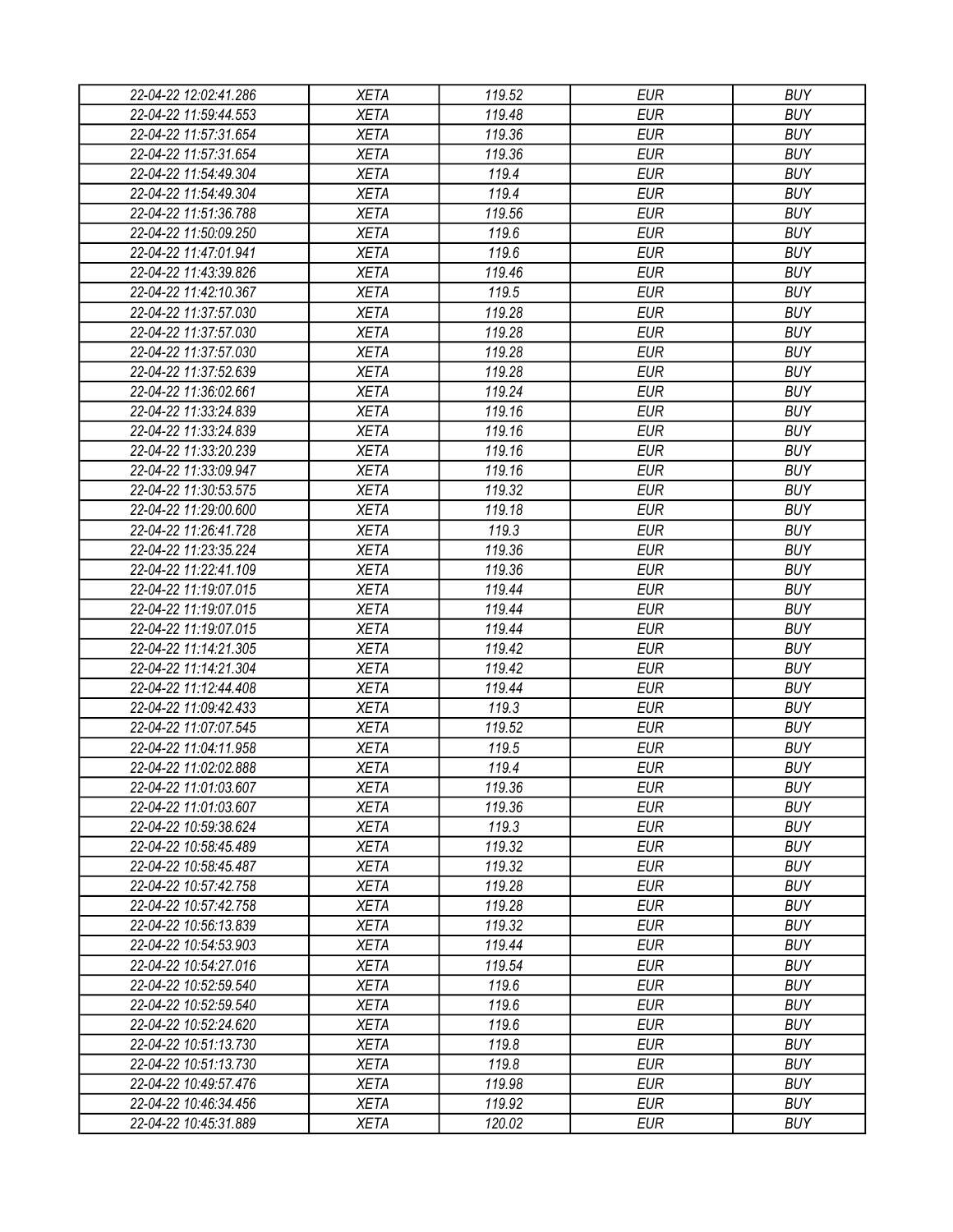| 22-04-22 10:41:18.461 | <b>XETA</b> | 120.1  | <b>EUR</b> | <b>BUY</b> |
|-----------------------|-------------|--------|------------|------------|
| 22-04-22 10:37:46.911 | <b>XETA</b> | 120.12 | <b>EUR</b> | <b>BUY</b> |
| 22-04-22 10:36:07.437 | <b>XETA</b> | 120.22 | <b>EUR</b> | <b>BUY</b> |
| 22-04-22 10:33:42.472 | <b>XETA</b> | 120.24 | <b>EUR</b> | <b>BUY</b> |
| 22-04-22 10:29:34.191 | <b>XETA</b> | 120.28 | <b>EUR</b> | <b>BUY</b> |
| 22-04-22 10:29:34.191 | <b>XETA</b> | 120.28 | <b>EUR</b> | <b>BUY</b> |
| 22-04-22 10:27:50.590 | <b>XETA</b> | 120.24 | <b>EUR</b> | <b>BUY</b> |
| 22-04-22 10:24:05.833 | <b>XETA</b> | 120.38 | <b>EUR</b> | <b>BUY</b> |
| 22-04-22 10:24:05.833 | <b>XETA</b> | 120.38 | <b>EUR</b> | <b>BUY</b> |
| 22-04-22 10:23:59.646 | <b>XETA</b> | 120.4  | <b>EUR</b> | <b>BUY</b> |
| 22-04-22 10:21:40.091 | <b>XETA</b> | 120.52 | <b>EUR</b> | <b>BUY</b> |
| 22-04-22 10:21:40.091 | <b>XETA</b> | 120.52 | <b>EUR</b> | <b>BUY</b> |
| 22-04-22 10:21:40.090 | <b>XETA</b> | 120.52 | <b>EUR</b> | <b>BUY</b> |
| 22-04-22 10:17:18.834 | <b>XETA</b> | 120.58 | <b>EUR</b> | <b>BUY</b> |
| 22-04-22 10:16:30.385 | <b>XETA</b> | 120.54 | <b>EUR</b> | <b>BUY</b> |
| 22-04-22 10:13:01.898 | <b>XETA</b> | 120.52 | <b>EUR</b> | <b>BUY</b> |
| 22-04-22 10:08:35.851 | <b>XETA</b> | 120.44 | <b>EUR</b> | <b>BUY</b> |
| 22-04-22 10:06:32.755 | <b>XETA</b> | 120.64 | <b>EUR</b> | <b>BUY</b> |
| 22-04-22 10:06:32.755 | <b>XETA</b> | 120.64 | <b>EUR</b> | <b>BUY</b> |
| 22-04-22 10:05:19.796 | <b>XETA</b> | 120.48 | <b>EUR</b> | <b>BUY</b> |
| 22-04-22 10:05:19.796 | <b>XETA</b> | 120.48 | <b>EUR</b> | <b>BUY</b> |
| 22-04-22 10:02:54.834 | <b>XETA</b> | 120.5  | <b>EUR</b> | <b>BUY</b> |
| 22-04-22 09:59:27.479 | <b>XETA</b> | 120.62 | <b>EUR</b> | <b>BUY</b> |
| 22-04-22 09:57:21.309 | <b>XETA</b> | 120.54 | <b>EUR</b> | <b>BUY</b> |
| 22-04-22 09:57:21.309 | <b>XETA</b> | 120.54 | <b>EUR</b> | <b>BUY</b> |
| 22-04-22 09:54:51.072 | <b>XETA</b> | 120.46 | <b>EUR</b> | <b>BUY</b> |
| 22-04-22 09:51:44.070 | <b>XETA</b> | 120.52 | <b>EUR</b> | <b>BUY</b> |
| 22-04-22 09:51:44.071 | <b>XETA</b> | 120.52 | <b>EUR</b> | <b>BUY</b> |
| 22-04-22 09:47:55.086 | <b>XETA</b> | 120.62 | <b>EUR</b> | <b>BUY</b> |
| 22-04-22 09:47:36.571 | <b>XETA</b> | 120.74 | <b>EUR</b> | <b>BUY</b> |
| 22-04-22 09:47:36.571 | <b>XETA</b> | 120.74 | <b>EUR</b> | <b>BUY</b> |
| 22-04-22 09:44:04.390 | <b>XETA</b> | 120.52 | <b>EUR</b> | <b>BUY</b> |
| 22-04-22 09:40:54.929 | <b>XETA</b> | 120.58 | <b>EUR</b> | <b>BUY</b> |
| 22-04-22 09:40:54.929 | <b>XETA</b> | 120.58 | <b>EUR</b> | <b>BUY</b> |
| 22-04-22 09:38:25.294 | <b>XETA</b> | 120.56 | <b>EUR</b> | <b>BUY</b> |
| 22-04-22 09:36:31.323 | <b>XETA</b> | 120.52 | <b>EUR</b> | <b>BUY</b> |
| 22-04-22 09:35:11.570 | <b>XETA</b> | 120.6  | <b>EUR</b> | <b>BUY</b> |
| 22-04-22 09:32:09.207 | <b>XETA</b> | 120.7  | <b>EUR</b> | <b>BUY</b> |
| 22-04-22 09:28:21.240 | <b>XETA</b> | 120.82 | <b>EUR</b> | <b>BUY</b> |
| 22-04-22 09:28:21.240 | <b>XETA</b> | 120.82 | <b>EUR</b> | <b>BUY</b> |
| 22-04-22 09:26:08.659 | <b>XETA</b> | 120.9  | <b>EUR</b> | <b>BUY</b> |
| 22-04-22 09:25:53.225 | <b>XETA</b> | 120.9  | <b>EUR</b> | <b>BUY</b> |
| 22-04-22 09:23:33.056 | <b>XETA</b> | 120.54 | <b>EUR</b> | <b>BUY</b> |
| 22-04-22 09:20:05.215 | <b>XETA</b> | 120.4  | <b>EUR</b> | <b>BUY</b> |
| 22-04-22 09:20:05.215 | <b>XETA</b> | 120.4  | <b>EUR</b> | <b>BUY</b> |
| 22-04-22 09:18:41.114 | <b>XETA</b> | 120.34 | <b>EUR</b> | <b>BUY</b> |
| 22-04-22 09:18:10.111 | <b>XETA</b> | 120.36 | <b>EUR</b> | <b>BUY</b> |
| 22-04-22 09:16:16.878 | <b>XETA</b> | 120.34 | <b>EUR</b> | <b>BUY</b> |
| 22-04-22 09:15:01.058 | <b>XETA</b> | 120.4  | <b>EUR</b> | <b>BUY</b> |
| 22-04-22 09:12:53.854 | <b>XETA</b> | 120.28 | <b>EUR</b> | <b>BUY</b> |
| 22-04-22 09:12:53.845 | <b>XETA</b> | 120.28 | <b>EUR</b> | <b>BUY</b> |
| 22-04-22 09:08:15.004 | <b>XETA</b> | 120.74 | <b>EUR</b> | <b>BUY</b> |
| 22-04-22 09:08:15.004 | <b>XETA</b> | 120.74 | <b>EUR</b> | <b>BUY</b> |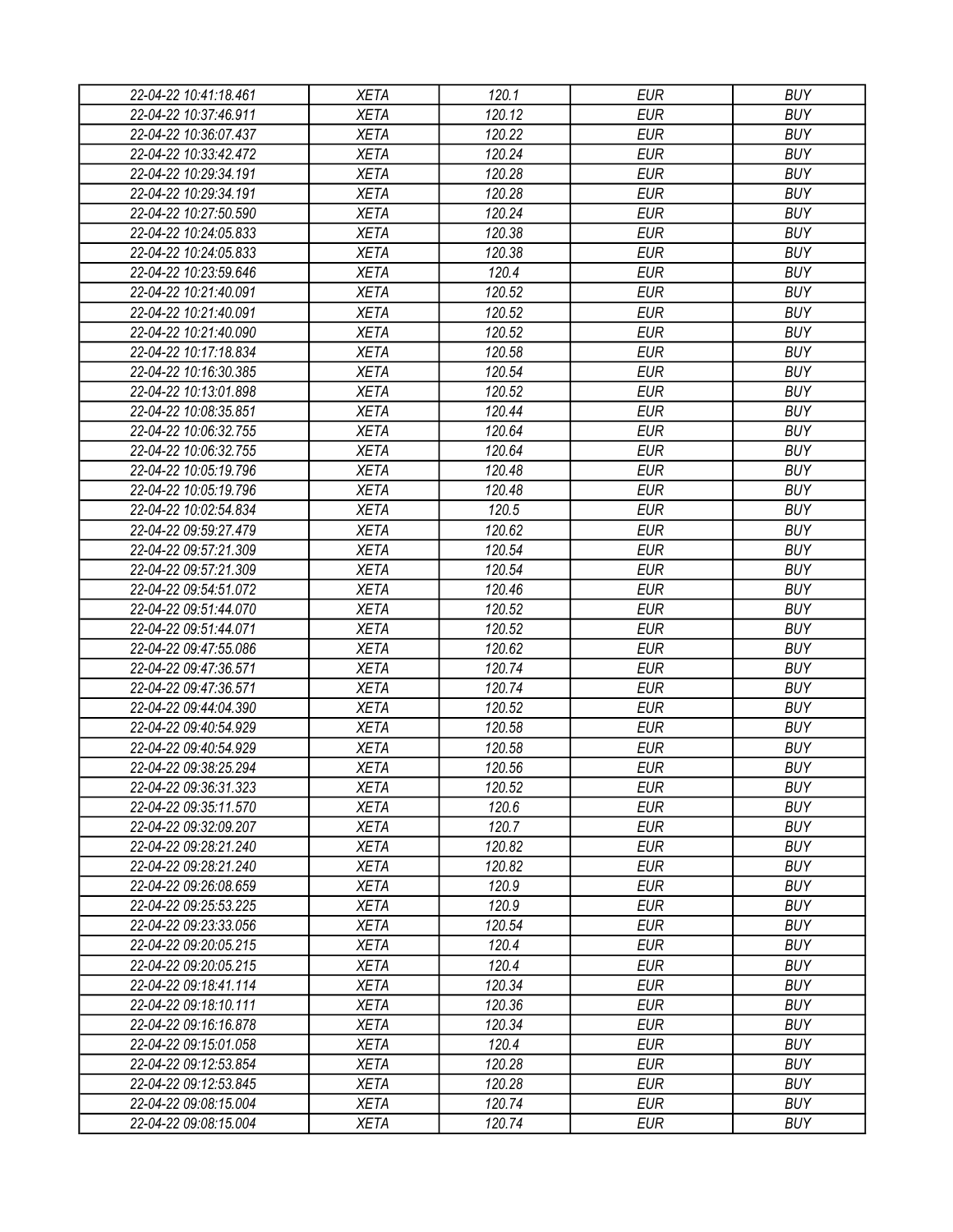| 22-04-22 09:07:55.337<br>XETA        | 120.8  | EUR        | <b>BUY</b> |
|--------------------------------------|--------|------------|------------|
|                                      |        |            |            |
| 22-04-22 09:07:55.337<br><b>XETA</b> | 120.8  | <b>EUR</b> | <b>BUY</b> |
| 22-04-22 09:07:34.155<br><b>XETA</b> | 120.8  | <b>EUR</b> | <b>BUY</b> |
| 22-04-22 09:05:03.455<br><b>XETA</b> | 120.94 | <b>EUR</b> | <b>BUY</b> |
| <b>XETA</b><br>22-04-22 09:00:48.080 | 121.02 | <b>EUR</b> | <b>BUY</b> |
| <b>XETA</b><br>22-04-22 08:59:32.456 | 121.02 | <b>EUR</b> | <b>BUY</b> |
| 22-04-22 08:59:32.456<br><b>XETA</b> | 121.02 | <b>EUR</b> | <b>BUY</b> |
| 22-04-22 08:58:53.948<br><b>XETA</b> | 120.96 | <b>EUR</b> | <b>BUY</b> |
| 22-04-22 08:55:07.195<br><b>XETA</b> | 120.76 | <b>EUR</b> | <b>BUY</b> |
| 22-04-22 08:55:07.195<br><b>XETA</b> | 120.76 | <b>EUR</b> | <b>BUY</b> |
| 22-04-22 08:52:57.498<br><b>XETA</b> | 120.56 | <b>EUR</b> | <b>BUY</b> |
| 22-04-22 08:51:12.190<br><b>XETA</b> | 120.52 | <b>EUR</b> | <b>BUY</b> |
| <b>XETA</b><br>22-04-22 08:49:47.045 | 120.36 | <b>EUR</b> | <b>BUY</b> |
| 22-04-22 08:47:35.245<br><b>XETA</b> | 120.48 | <b>EUR</b> | <b>BUY</b> |
| 22-04-22 08:45:22.337<br><b>XETA</b> | 120.32 | <b>EUR</b> | <b>BUY</b> |
| <b>XETA</b><br>22-04-22 08:45:22.337 | 120.32 | <b>EUR</b> | <b>BUY</b> |
| 22-04-22 08:42:35.115<br><b>XETA</b> | 120.32 | <b>EUR</b> | <b>BUY</b> |
| <b>XETA</b><br>22-04-22 08:42:35.397 | 120.28 | <b>EUR</b> | <b>BUY</b> |
| 22-04-22 08:42:35.397<br><b>XETA</b> | 120.28 | <b>EUR</b> | <b>BUY</b> |
| <b>XETA</b><br>22-04-22 08:38:09.346 | 120.24 | <b>EUR</b> | <b>BUY</b> |
| 22-04-22 08:35:56.057<br><b>XETA</b> | 120    | <b>EUR</b> | <b>BUY</b> |
| <b>XETA</b><br>22-04-22 08:34:11.700 | 120.38 | <b>EUR</b> | <b>BUY</b> |
|                                      |        | <b>EUR</b> | <b>BUY</b> |
| 22-04-22 08:31:11.962<br><b>XETA</b> | 120.44 |            |            |
| <b>XETA</b><br>22-04-22 08:30:35.040 | 120.46 | <b>EUR</b> | <b>BUY</b> |
| 22-04-22 08:28:02.057<br><b>XETA</b> | 120.76 | <b>EUR</b> | <b>BUY</b> |
| 22-04-22 08:25:29.965<br><b>XETA</b> | 120.5  | <b>EUR</b> | <b>BUY</b> |
| 22-04-22 08:24:49.343<br><b>XETA</b> | 120.48 | <b>EUR</b> | <b>BUY</b> |
| 22-04-22 08:24:49.330<br><b>XETA</b> | 120.48 | <b>EUR</b> | <b>BUY</b> |
| 22-04-22 08:23:50.564<br><b>XETA</b> | 120.12 | <b>EUR</b> | <b>BUY</b> |
| 22-04-22 08:23:29.726<br><b>XETA</b> | 120.2  | <b>EUR</b> | <b>BUY</b> |
| 22-04-22 08:23:21.556<br><b>XETA</b> | 120.2  | <b>EUR</b> | <b>BUY</b> |
| 22-04-22 08:22:30.428<br><b>XETA</b> | 120.3  | <b>EUR</b> | <b>BUY</b> |
| 22-04-22 08:22:28.233<br><b>XETA</b> | 120.3  | <b>EUR</b> | <b>BUY</b> |
| 22-04-22 08:21:40.265<br><b>XETA</b> | 120.64 | <b>EUR</b> | <b>BUY</b> |
| 22-04-22 08:21:40.265<br><b>XETA</b> | 120.64 | <b>EUR</b> | <b>BUY</b> |
| 22-04-22 08:20:12.991<br><b>XETA</b> | 120.92 | <b>EUR</b> | <b>BUY</b> |
| 22-04-22 08:19:47.179<br><b>XETA</b> | 121.04 | <b>EUR</b> | <b>BUY</b> |
| 22-04-22 08:19:47.179<br><b>XETA</b> | 121.04 | <b>EUR</b> | <b>BUY</b> |
| <b>XETA</b><br>22-04-22 08:19:36.377 | 121.04 | <b>EUR</b> | <b>BUY</b> |
| <b>XETA</b><br>22-04-22 08:18:24.999 | 121.28 | <b>EUR</b> | <b>BUY</b> |
| <b>XETA</b><br>22-04-22 08:18:24.996 | 121.28 | <b>EUR</b> | <b>BUY</b> |
| <b>XETA</b><br>22-04-22 08:18:24.995 | 121.28 | <b>EUR</b> | <b>BUY</b> |
| <b>XETA</b><br>22-04-22 08:16:11.547 | 121.38 | <b>EUR</b> | <b>BUY</b> |
| <b>XETA</b><br>22-04-22 08:16:11.547 | 121.38 | <b>EUR</b> | <b>BUY</b> |
| <b>XETA</b><br>22-04-22 08:15:28.778 | 121.64 | <b>EUR</b> | <b>BUY</b> |
| 22-04-22 08:15:28.778<br><b>XETA</b> | 121.64 | <b>EUR</b> | <b>BUY</b> |
| <b>XETA</b><br>22-04-22 08:12:38.943 | 121.26 | <b>EUR</b> | <b>BUY</b> |
| <b>XETA</b><br>22-04-22 08:12:20.690 | 121.36 | <b>EUR</b> | <b>BUY</b> |
| <b>XETA</b><br>22-04-22 08:09:38.642 | 120.88 | <b>EUR</b> | <b>BUY</b> |
| <b>XETA</b><br>22-04-22 08:08:54.512 | 120.86 | <b>EUR</b> | <b>BUY</b> |
| 22-04-22 08:08:25.066<br><b>XETA</b> | 121.12 | EUR        | <b>BUY</b> |
| 22-04-22 08:06:58.710<br><b>XETA</b> | 121.14 | <b>EUR</b> | <b>BUY</b> |
| 22-04-22 08:05:17.133<br><b>XETA</b> | 121.04 | <b>EUR</b> | <b>BUY</b> |